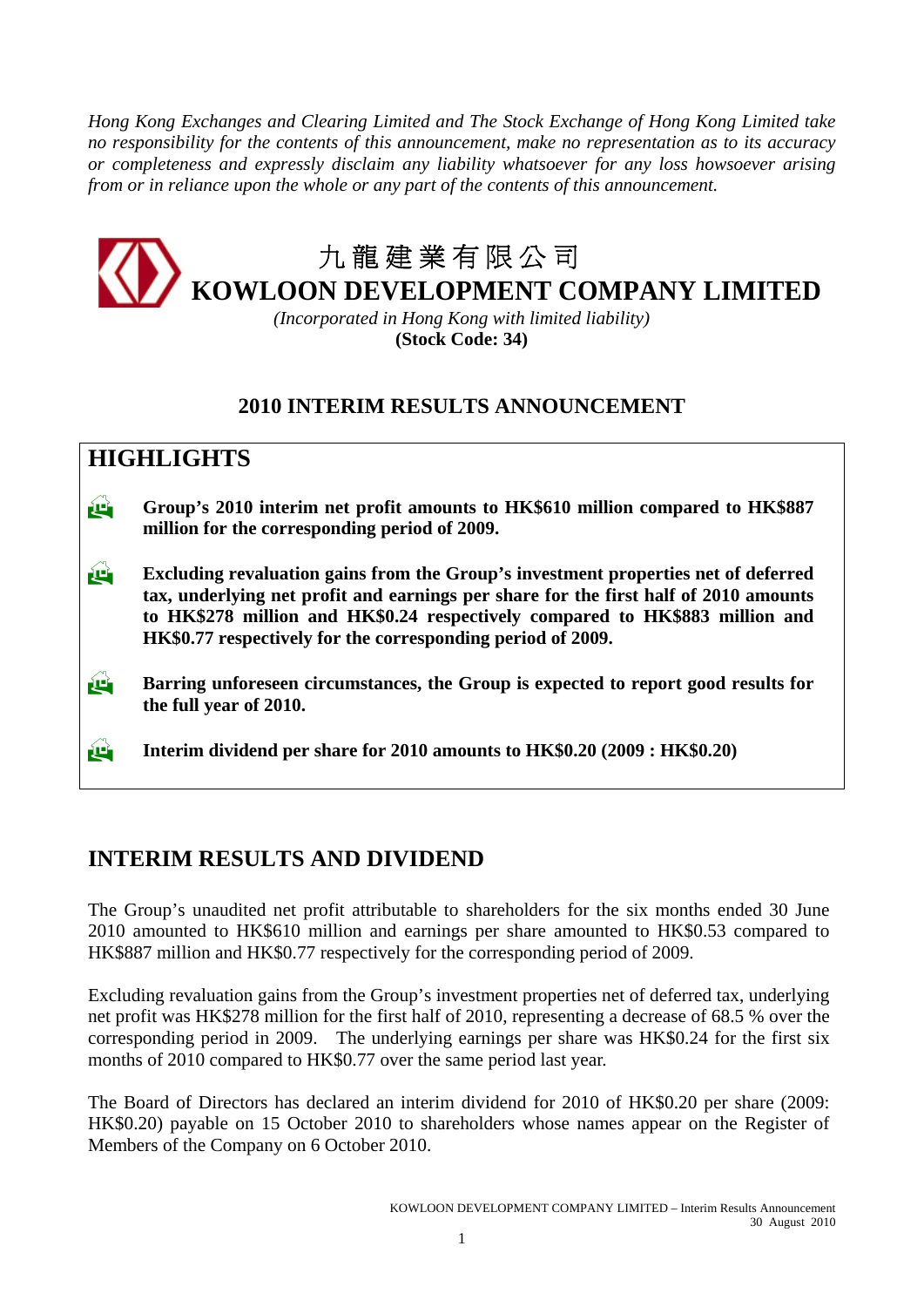# **BUSINESS REVIEW**

The overall economic activity in the Greater China region has largely picked up from the 2008 financial crisis, with the three economies growing at robust rates during the first half of the year. With interest rates remaining at historic-low levels in most parts of the world since the crisis, overall property prices in all three economies of Hong Kong, Macau and Mainland China have been rising rapidly over the past year.

In view of the recent surge in commercial property prices in Hong Kong, Management has decided to start consolidating the Group's investment property portfolio and indeed the Group has started disposing of certain non-core investment properties since May 2010.

# *Property Sales*

During the period under review, total operating profit generated from property development projects amounted to HK\$251 million compared to HK\$957 million over the same period last year. The significant decrease in this segment's operating earnings is mainly due to timing differences in booking profits.

In Mainland China, the Group launched the pre-sale of residential units of its 50%-owned project in Foshan (Guangdong Province) in the second quarter of last year, with total pre-sale proceeds from the first phase of residential development already exceeding RMB 2 billion. It is expected that a portion of the pre-sales and the corresponding profits will be recognized in the second half of 2010 upon delivery of the residential units to the purchasers.

In Hong Kong, the soft launch of Mount East, the Group's luxury residential project in North Point, took place in the second half of last year and it has been well received by the market with approximately 30% of a total of 74 residential units being pre-sold. We will formally launch the project later in 2010 and it is expected that the corresponding profit will be recognized by the Group upon its completion in 2011.

In Macau, we have pre-sold 100% of the residential units of Pacifica Garden and over 60% of carparking spaces of the project. The occupation permit of the project was obtained in May this year and we have gradually handed over the residential units to the purchasers. The remaining carparking spaces and retail spaces of the project will be put up for sale at an appropriate time.

# *Property Development*

As at 30 June 2010, the Group's land bank for development amounted to approximately 5 million sq m of attributable gross floor area. The Group's major development projects are set out as follows: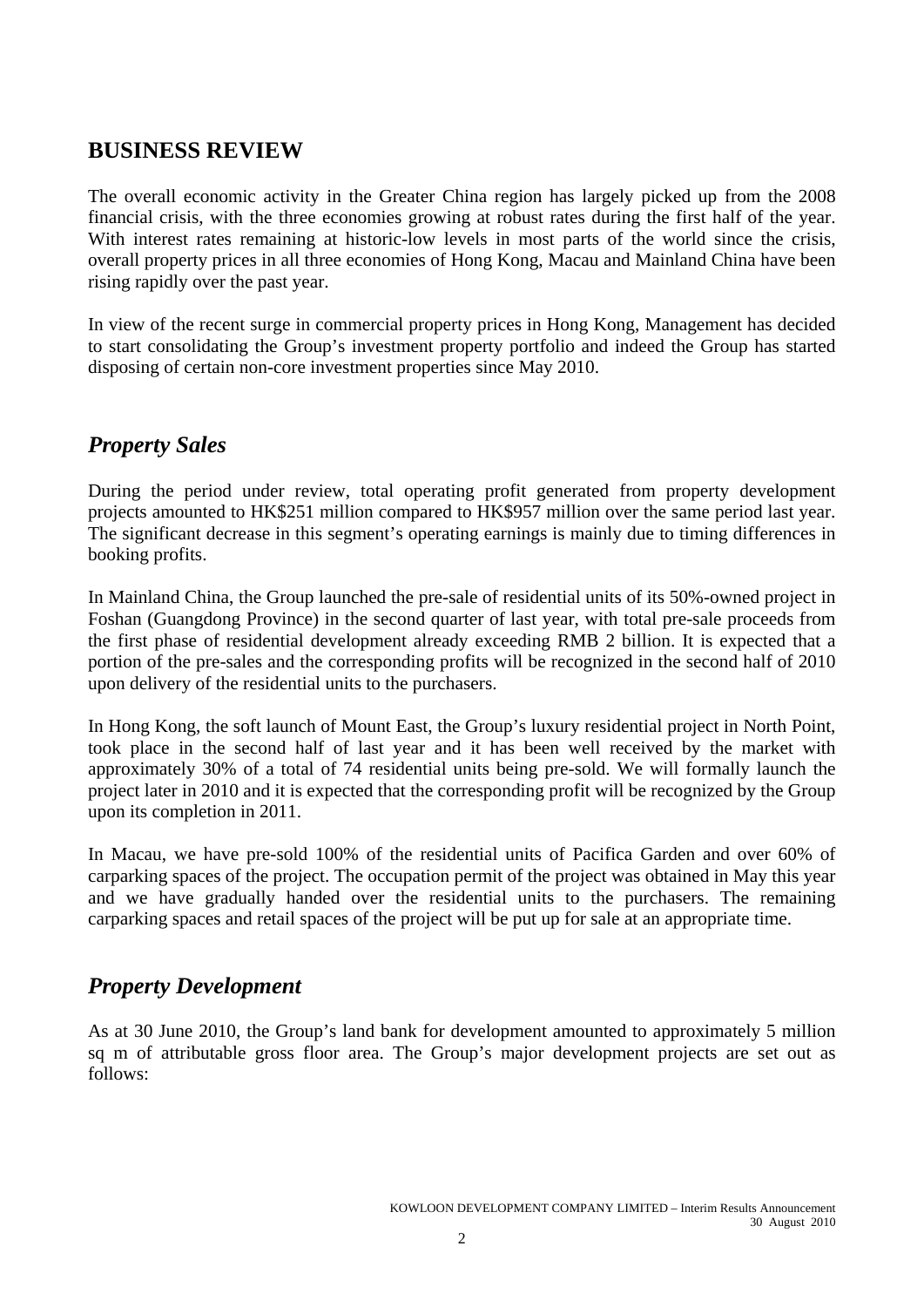## *Hong Kong*

### *Ngau Chi Wan, Kowloon*

This site is located at No. 35 Clear Water Bay Road in Ngau Chi Wan. This development project is wholly owned by the Group and it has obtained planning approvals for a residential and commercial development with a gross floor area of 196,400 sq m, including a shopping arcade, club house and parking facilities. The land premium is under negotiation with the government.

### *Macpherson Stadium, Kowloon*

The site is located in a prime location of Mongkok. This is a joint venture residential and commercial redevelopment project with Urban Renewal Authority and Hong Kong Playground Association. It will be developed into a luxury residential and commercial complex with club house and parking facilities, retail spaces, a multi-purpose sports stadium and a youth centre. Excluding the multi-purpose sports stadium and a youth centre, the total gross floor area for the residential and commercial portion is approximately 19,000 sq m. Basement excavation and pile cap work are nearly completed and superstructure work will be commenced shortly.

### *Sai Yeung Choi Street North, Kowloon*

The site is located at Nos. 468-474 Sai Yeung Choi Street North. This residential redevelopment project is wholly-owned by the Group, with a gross floor area of approximately 8,400 sq m. It will be re-developed into a modern high-rise residential tower with club house and parking facilities. Foundation work is expected to be completed by end-2010.

### *Mount East, Ming Yuen Western Street, Hong Kong*

The site is located at Nos. 24-32 Ming Yuen Western Street in North Point. This residential project is wholly owned by the Group, with a gross floor area of approximately 5,700 sq m. It will be developed into a luxury residential tower, comprising 74 residential units, retail spaces on ground floor, recreational facilities and a club house with sky garden. It is anticipated that the project will be completed by mid-2011.

### *Belcher's Street, Hong Kong*

This site is located at Nos.150-162 Belcher's Street, which is close to a proposed Kennedy Town MTR station exit. With the original site area of only 564 sq m, the Group is seeking to acquire adjacent old buildings to form a more sizeable development.

### *Mainland China*

### *Shenhe District, Shenyang*

This site is located on the west side of Daba Road of the Shenhe district, which is one of the five main central districts in Shenyang. Previously the site was situated in the Dongling district, which was integrated into the Shenhe district in March this year. This residential and commercial project is wholly owned by the Group, with a planned gross floor area of approximately 2,000,000 sq m. It will be developed into low and medium density residential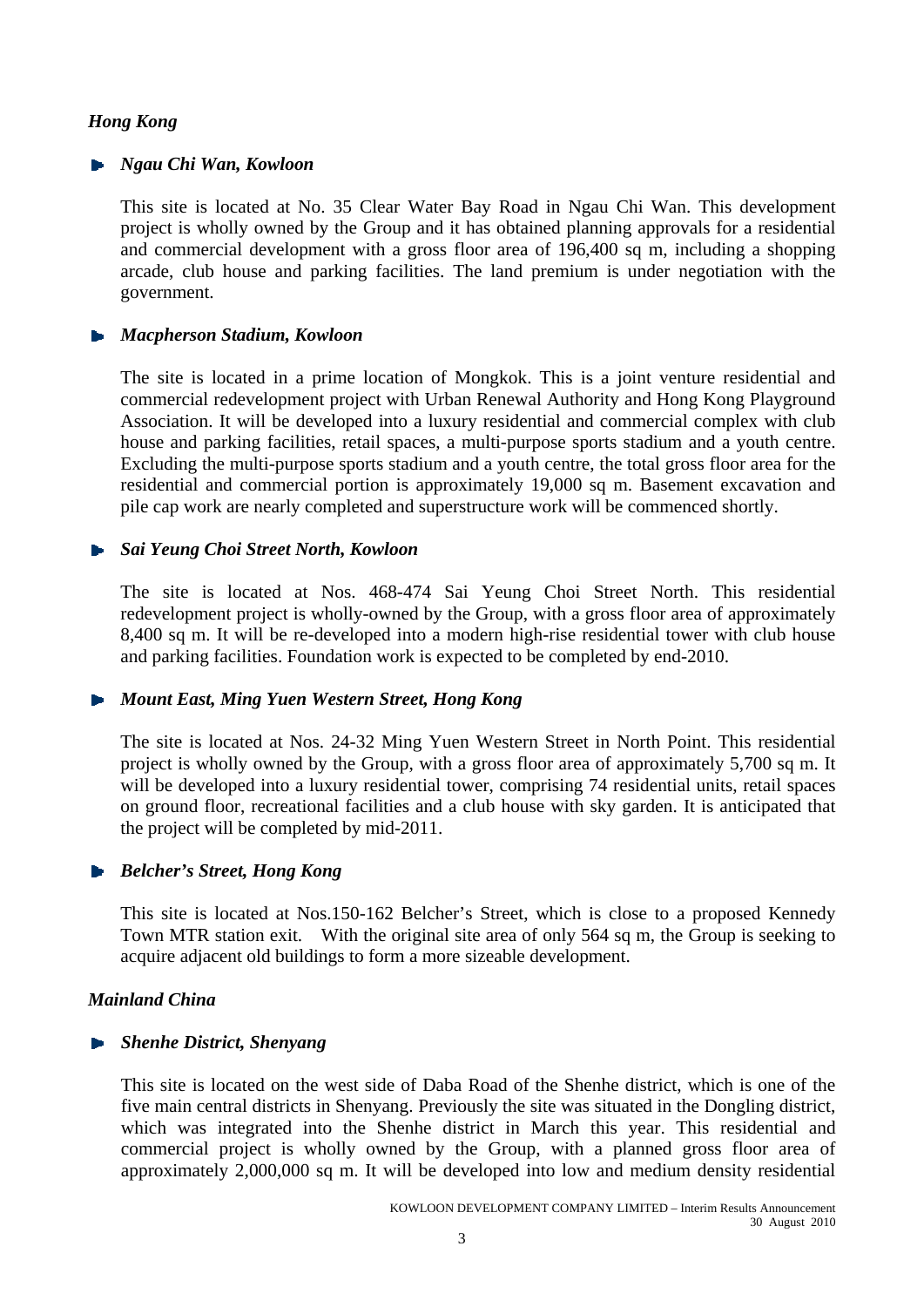units by phases. Foundation work for the first phase has been commenced and it is scheduled to be completed by end-2011.

## *Hun Nan Xin District, Shenyang*

The site is located along the Hun River on Hun Nan Er Road of the Hun Nan Xin District in Shenyang. This development project is wholly owned by the Group, with a planned gross floor area of approximately 579,000 sq m. It will be developed into a residential and commercial complex. According to the overall planning and development strategy of the local municipal government, the Hun Nan Xin District will be developed into a modern technological new district with a high-tech industrial development zone, a high-grade commercial and business centre, a high-quality residential area, a university town and a Hun River tourism zone. Superstructural work of the first phase residential development, with a gross floor area of approximately 116,000 sq m, is in progress and it is targeted to be completed by 2011. Pre-sale of the first phase will likely be commenced in the fourth quarter of 2010. The development plan for the second phase, with a gross floor area of approximately 100,000 sq m, is in progress and the construction work will be commenced in due course.

## *Nanhai District, Foshan*

The site is located in the Nanhai District of Foshan (Guangdong Province), with a sizable site area of approximately 4,000,000 sq m. This is a 50:50 joint venture residential and commercial development project with CITIC Property Group. This site is endowed with unique geographical advantages, surrounded by lakes, wetland nature reserve zone and woods. It will be developed into one of the most emblematic residential communities in Foshan, with an aggregate gross floor area of approximately 1,600,000 sq m. The first phase of development comprises mainly luxury low-rise residential houses.

## *Hedong District, Tianjin*

The site is located in a new commercial and business area of the Hedong District, Tianjin. This residential and commercial development project is 49%-owned by the Group, with a gross floor area of approximately 930,000 sq m. It will be developed into a residential and commercial complex with luxury residential towers, office buildings, a five-star hotel and a first-class shopping arcade. The master layout plan has been submitted to the local authority and construction work will be commenced once we have obtained necessary approvals.

## *Shiqi District, Zhongshan*

The site is located in the Shiqi District, one of the most prestigious residential areas in Zhongshan (Guangdong Province). This residential and commercial project is 70% owned by the Group, with gross floor area of approximately 129,000 sq m. It will comprise 7 high-end towers with 1,150 residential units, a club house and retail shops. Foundation work has just been completed and superstructure work will be commenced shortly.

## *Macau*

The Group's property interest in Macau is held through Polytec Asset Holdings Limited ("Polytec Asset"), a 73.44% owned subsidiary of the Company. Current development projects are set out as follows: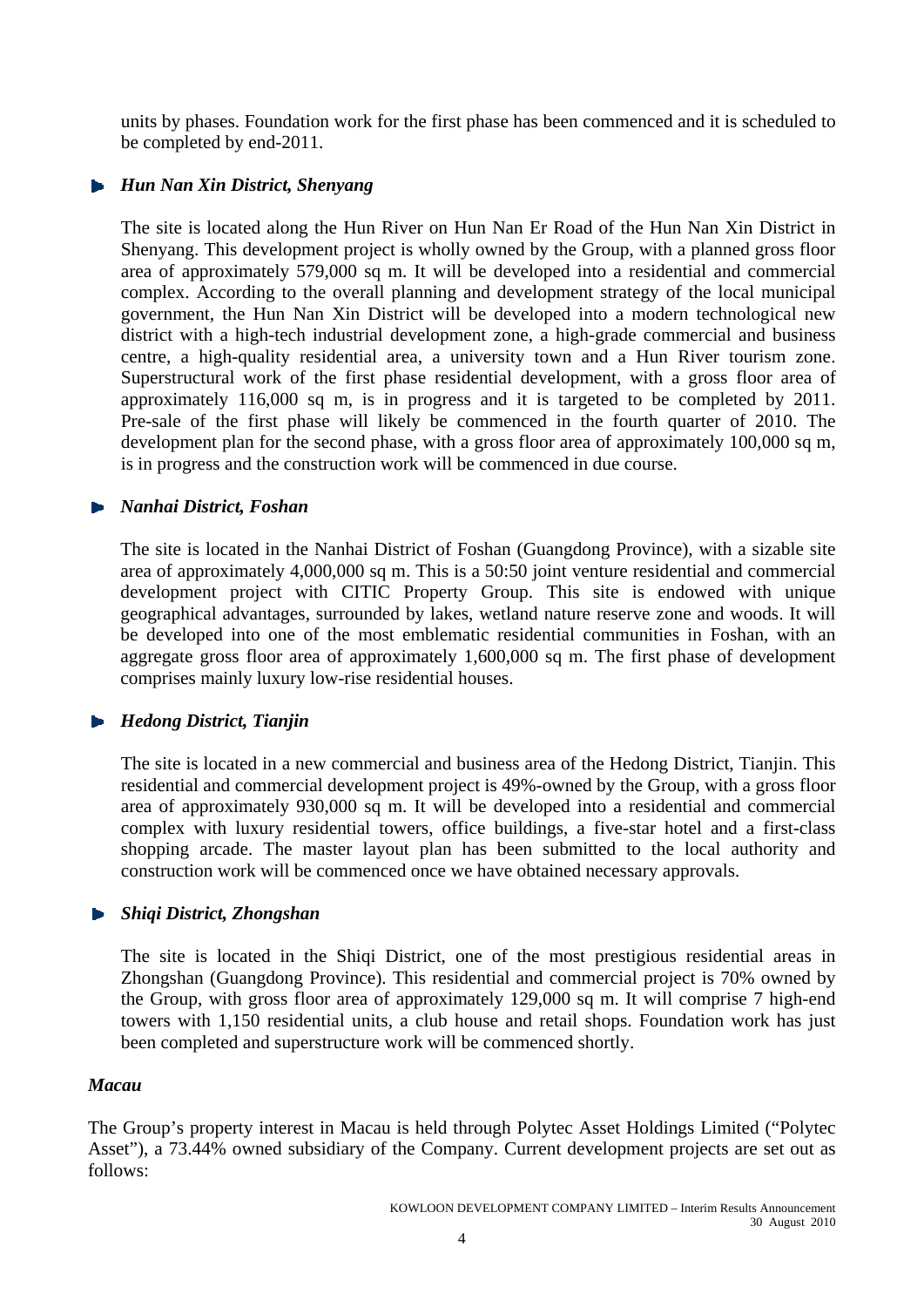## *Lote P, The Orient Pearl District*

Lote P is located in the Orient Pearl District, adjacent to the future Hong Kong-Zhuhai-Macau Bridge, with an aggregate site area of approximately 68,000 sq m. Polytec Asset has an 80% interest in this project. It will be developed by phases into various luxury residential towers, together with a large shopping arcade, a five-star club house and numerous car parking spaces, with an aggregate gross floor area of approximately 699,700 sq m. The master plan of the development has been approved and the building plan has been submitted to the relevant government authorities for approval.

## *Lotes T & T1, The Orient Pearl District*

Lotes T & T1 are located in the Orient Pearl District, adjacent to the future Hong Kong-Zhuhai-Macau Bridge, with combined aggregate site area of approximately 17,900 sq m. Polytec Asset has an 80% interest in this project. This project will be developed into a number of high-end residential blocks with retail shops and car parking spaces, with an aggregate gross floor area of approximately 191,600 sq m. The master plan has been approved and the building plan has been submitted to relevant government authorities for approval.

## *Property Investment*

For the first six months of 2010, the Group's gross rental income generated from its property investment portfolio amounted to HK\$135 million, a slight decrease of approximately HK\$0.2 million over the same period last year. The small decrease in gross rental income was mainly due to the start of the revamp project for the second floor of the Group's flagship investment property, Pioneer Center, since March this year. In the short term, the revamp work may restrain the Group's rental income growth. However, the repositioning of the second floor of the mall into a hub of high-tech and digital products in the area is only the Group's first move towards to a broader and longer-term strategy of enhancing the value of the whole mall. The overall occupancy rate of Pioneer Centre was 98.9% as of end-June 2010.

## *Property Management*

The Group offers a full range of high quality property management services to our clients. Our client base includes not only self-developed luxury residential buildings, serviced apartments and medium scale commercial buildings, but also public housing estates. As of end-June 2010, the area under management was maintained at approximately 1,092,000 sq m.

## *Finance and Investments*

As mentioned in its 2009 Annual Report in March, the Group intended to cease all non-strategic financial investment activities, with no new investment commitments in this segment for the period under review. As of 30 June 2010, total remaining value of the Group's investment portfolio only amounted to HK\$114 million, representing an insignificant portion of 0.4% of the Group's total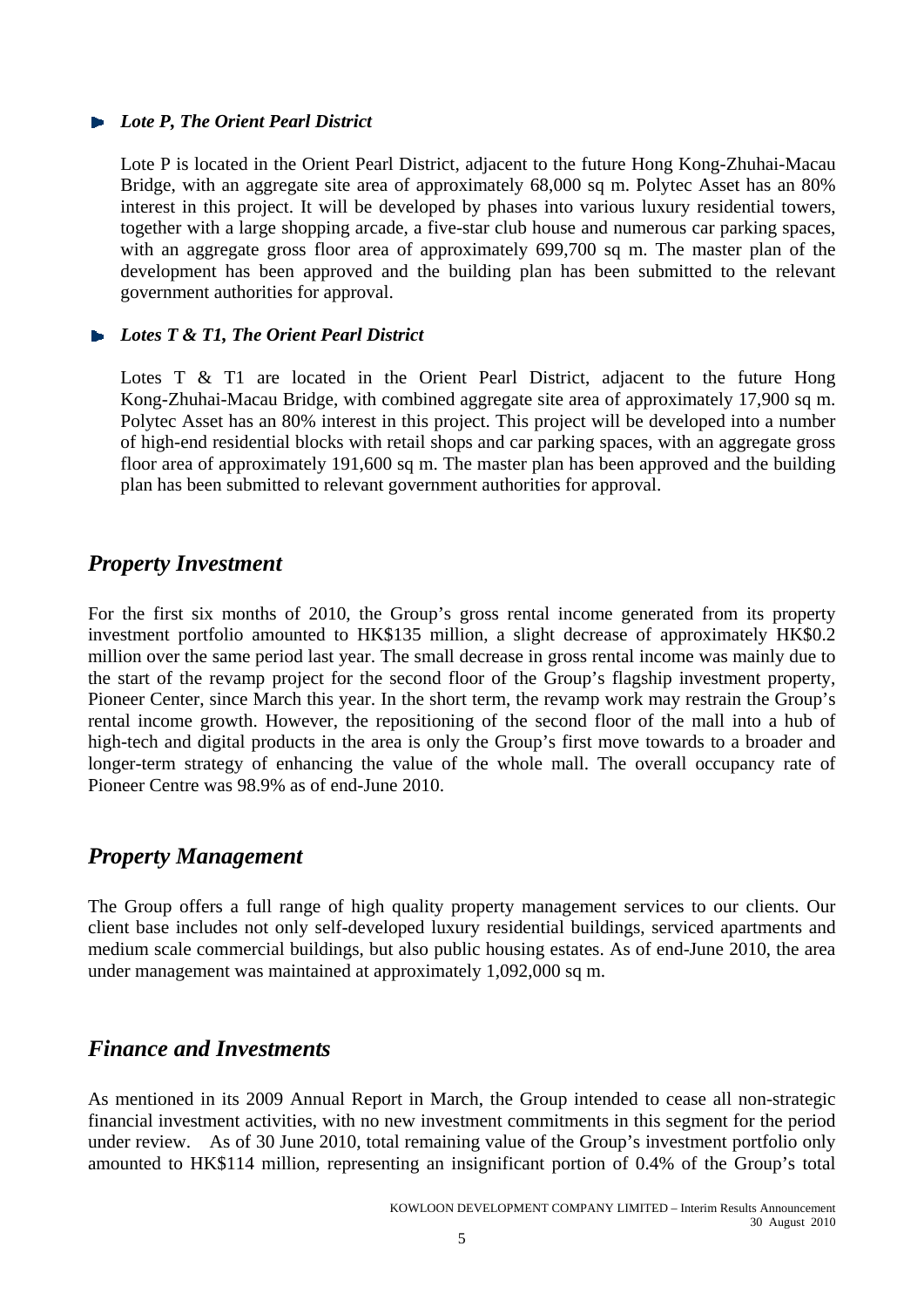gross asset value. The existing portfolio includes largely long-term investment funds and bonds, which have been owned for years and they will be either held to maturities or sold at appropriate prices. For the first six months of 2010, the finance and investments segment contributed HK\$19 million to the Group's operating profit.

# *Post Balance Sheet Event*

As announced on 7 April 2010, Polytec Asset had exercised an option to acquire Caspi Neft TME, a company principally engaged in the business of the production and exploration of oil from hydrocarbon deposits in Kazakhstan, from Ufex Advisors Corp. and had entered into a sale and purchase agreement and loan assignment agreement on 1 April 2010 in relation to the acquisition of (i) the entire issued share capital of Caspi Neft TME and (ii) all the outstanding debts owed by Caspi Neft TME to Ufex Advisors Corp. at total cash consideration of US\$100 million and US\$39.6 million respectively. The acquisition was completed in July 2010.

# **PROSPECTS**

It appears that the global economy is, on balance, recovering from the 2008 financial crisis, with many countries reporting growth in GDP in the past two to three quarters. This is particularly true in emerging market economies including China, which have largely avoided the crisis. Indeed China's recent dynamic economic performance has caused the Chinese authorities to introduce a number of measures to slow the pace of rising residential property prices.

The Group's property development business in Mainland China has benefited substantially from China's economic success. At the same time, its strong economic growth also supports the economies of Hong Kong and Macau. Moreover, Hong Kong and Macau currently have the additional advantage of lower interest rates than pertain in Mainland China resulting from the HKD's link to the USD and therefore to USD interest rates. Because of this additional factor, Hong Kong and Macau property prices remained robust during the first half of 2010. We believe this trend will sustain as long as there is no change in the above mentioned economic fundamentals.

The Chinese government's recent measures to cool its property market have naturally resulted in a fall in land prices in Mainland China thus allowing the Group to search actively for additional land bank for the first time since the end of 2008. New land bank to be acquired will add to the Group's existing high quality land holdings in Mainland China, Hong Kong and Macau which already provides a good supply of land for the next 4-5 years of development and which should provide additional profit for the Group over the next few years.

All in all, we believe that present economic circumstances are favorable to the Group's prudent yet positive business strategies. Over the past few years, with wise advice of the Board, as well as the dedication and hard-work of all staff, the Group has laid a solid foundation for its property development business. Barring unforeseen circumstances, we expect to report good results for the full year of 2010 and to be able to produce satisfactory profits in the years following.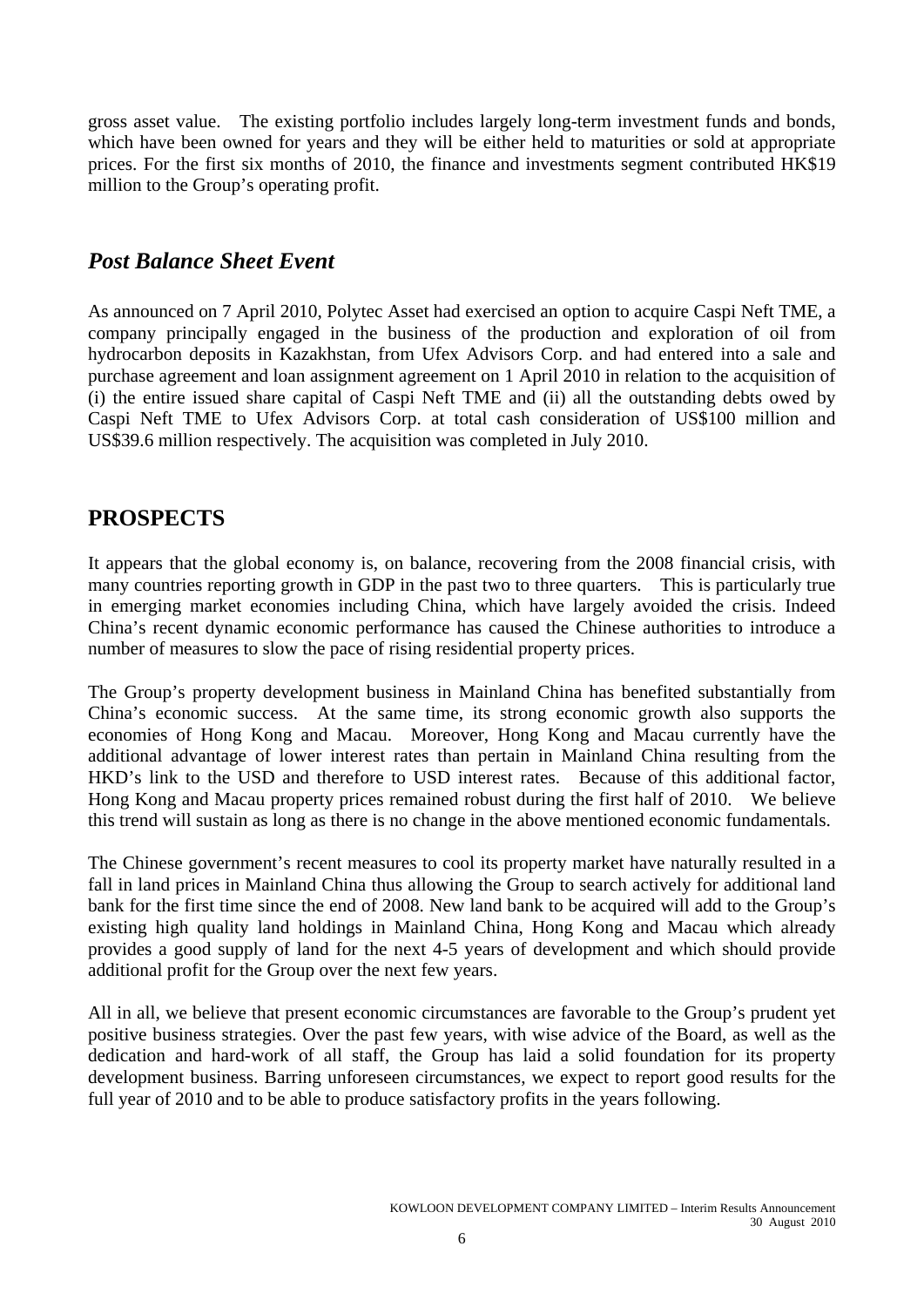# **INTERIM RESULTS**

The unaudited consolidated results of the Group for the six months ended 30 June 2010 together with the comparative figures of 2009 are as follows.

## **Consolidated Income Statement**

|                                             |                  | Six months ended 30 June |             |  |
|---------------------------------------------|------------------|--------------------------|-------------|--|
|                                             |                  | 2010                     | 2009        |  |
|                                             |                  | (unaudited)              | (unaudited) |  |
|                                             | <b>Note</b>      | <b>HK\$'000</b>          | HK\$'000    |  |
| <b>Turnover</b>                             | $\mathfrak{Z}$   | 950,938                  | 1,673,406   |  |
| Cost of sales                               |                  | (682,067)                | (476, 428)  |  |
| Other revenue                               | $\boldsymbol{4}$ | 19,393                   | 52,298      |  |
| Other net income                            | 5                | 7,056                    | 73,764      |  |
| Depreciation and amortization               |                  | (5, 494)                 | (5,617)     |  |
| <b>Staff</b> costs                          |                  | (45, 460)                | (68,061)    |  |
| Other operating expenses                    |                  | (40,969)                 | (55,988)    |  |
| Impairment loss on properties written back  |                  | 154,770                  |             |  |
| Fair value changes on investment properties |                  | 396,506                  | 12,530      |  |
| Gain on disposal of investment properties   |                  | 9,826                    |             |  |
| <b>Profit from operations</b>               |                  | 764,499                  | 1,205,904   |  |
| Finance costs                               | 6                | (5,884)                  | (12, 119)   |  |
| Share of profits of associated companies    |                  | 1,308                    | 520         |  |
| Share of profits less losses of             |                  |                          |             |  |
| jointly controlled entities                 |                  | 11,329                   | (14, 427)   |  |
| <b>Profit before taxation</b>               |                  | 771,252                  | 1,179,878   |  |
| Income tax                                  | $\overline{7}$   | (110, 511)               | (56, 954)   |  |
| <b>Profit for the period</b>                |                  | 660,741                  | 1,122,924   |  |
| <b>Attributable to:</b>                     |                  |                          |             |  |
| Shareholders of the Company                 |                  | 609,575                  | 887,141     |  |
| Non-controlling interests                   |                  | 51,166                   | 235,783     |  |
|                                             |                  |                          |             |  |
| Profit for the period                       |                  | 660,741                  | 1,122,924   |  |
| <b>Earnings per share - Basic/Diluted</b>   | $\boldsymbol{8}$ | <b>HK\$0.53</b>          | HK\$0.77    |  |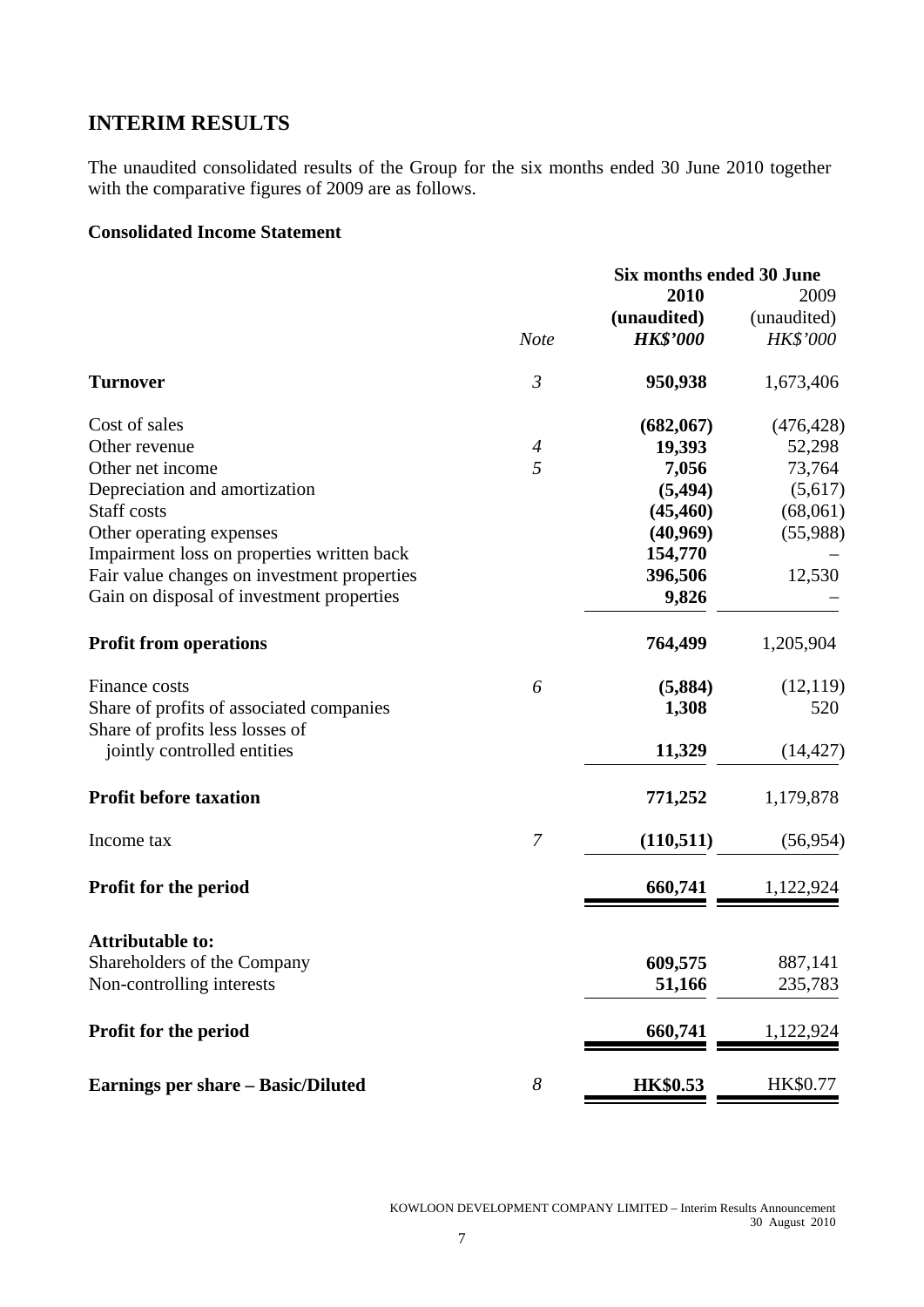# **Consolidated Statement of Comprehensive Income**

|                                                    | Six months ended 30 June |             |  |
|----------------------------------------------------|--------------------------|-------------|--|
|                                                    | 2010                     | 2009        |  |
|                                                    | (unaudited)              | (unaudited) |  |
|                                                    | <b>HK\$'000</b>          | HK\$'000    |  |
| Profit for the period                              | 660,741                  | 1,122,924   |  |
| Other comprehensive income for the period          |                          |             |  |
| Exchange differences on translation of             |                          |             |  |
| accounts of overseas subsidiaries                  | 20,620                   | 1,074       |  |
| Changes in fair value of available-for-sale        |                          |             |  |
| investments                                        | (312)                    | (3,914)     |  |
| Changes in fair value of interests                 |                          |             |  |
| in property development                            |                          | (163,068)   |  |
| Transfer to income statement upon recognition from |                          |             |  |
| interests in property development                  |                          | (751,098)   |  |
| Share of other comprehensive income of             |                          |             |  |
| jointly controlled entities and                    |                          |             |  |
| associated companies                               | 19,978                   | 268         |  |
|                                                    | 40,286                   | (916, 738)  |  |
| Total comprehensive income for the period          | 701,027                  | 206,186     |  |
| <b>Attributable to:</b>                            |                          |             |  |
| Shareholders of the Company                        | 648,608                  | 244,604     |  |
| Non-controlling interests                          | 52,419                   | (38, 418)   |  |
|                                                    |                          |             |  |
| Total comprehensive income for the period          | 701,027                  | 206,186     |  |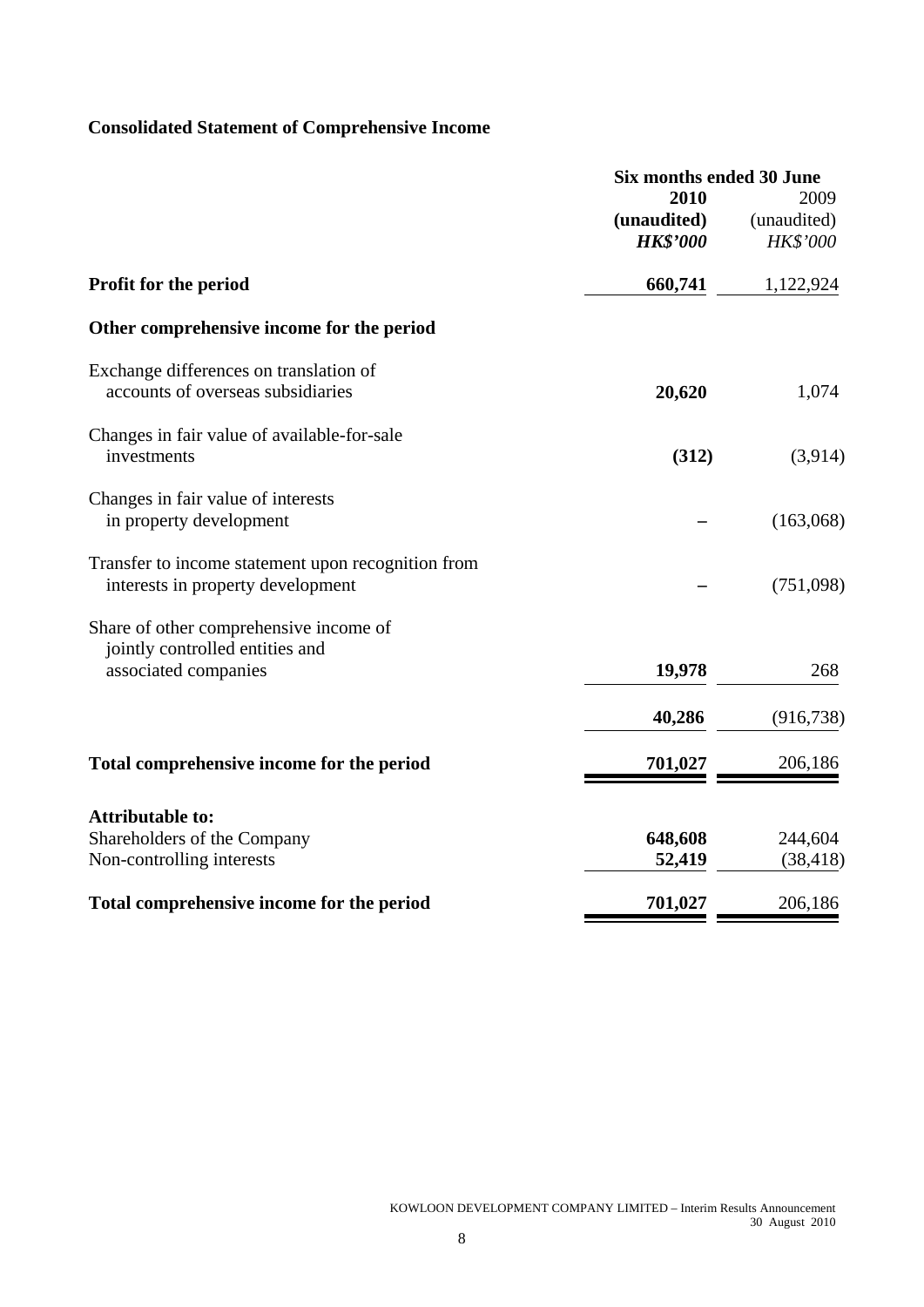# **Consolidated Balance Sheet**

|                                                                         | At 30 June 2010 |                                |                                |                              | At 31 December 2009   |
|-------------------------------------------------------------------------|-----------------|--------------------------------|--------------------------------|------------------------------|-----------------------|
|                                                                         | <b>Note</b>     | (unaudited)<br><b>HK\$'000</b> | (unaudited)<br><b>HK\$'000</b> | (audited)<br><b>HK\$'000</b> | (audited)<br>HK\$'000 |
| <b>Non-current assets</b>                                               |                 |                                |                                |                              |                       |
| <b>Fixed assets</b><br>- Investment properties<br>- Leasehold land held |                 |                                | 6,493,110                      |                              | 6,108,010             |
| for own use                                                             |                 |                                | 236,166                        |                              | 239,431               |
| - Other property,<br>plant and equipment                                |                 |                                | 37,023                         |                              | 38,616                |
|                                                                         |                 |                                | 6,766,299                      |                              | 6,386,057             |
| Interests in property<br>development                                    |                 |                                | 10,116,880                     |                              | 10,116,880            |
| Interest in jointly controlled<br>entities                              |                 |                                | 1,298,965                      |                              | 1,280,826             |
| Interest in associated<br>companies                                     |                 |                                | 1,467,651                      |                              | 1,286,726             |
| <b>Financial investments</b>                                            |                 |                                | 26,834                         |                              | 27,096                |
| Loans and advances<br>Deferred tax assets                               |                 |                                | 6,984<br>2,892                 |                              | 9,338<br>30,266       |
|                                                                         |                 |                                |                                |                              |                       |
|                                                                         |                 |                                | 19,686,505                     |                              | 19,137,189            |
| <b>Current assets</b><br>Inventories                                    |                 | 6,904,483                      |                                | 7,067,026                    |                       |
| Trade and other receivables                                             | 10              | 626,885                        |                                | 169,622                      |                       |
| Loans and advances                                                      |                 | 25,478                         |                                | 31,322                       |                       |
| Amounts due from jointly                                                |                 |                                |                                |                              |                       |
| controlled entities                                                     |                 | 161,838                        |                                | 210,822                      |                       |
| Derivative financial instrument                                         |                 |                                |                                | 7,800                        |                       |
| <b>Financial investments</b>                                            |                 | 87,072                         |                                | 80,016                       |                       |
| Time deposit (pledged)                                                  |                 | 15,000                         |                                | 15,000                       |                       |
| Cash and cash equivalents                                               |                 | 629,576                        |                                | 575,237                      |                       |
|                                                                         |                 | 8,450,332                      |                                | 8,156,845                    |                       |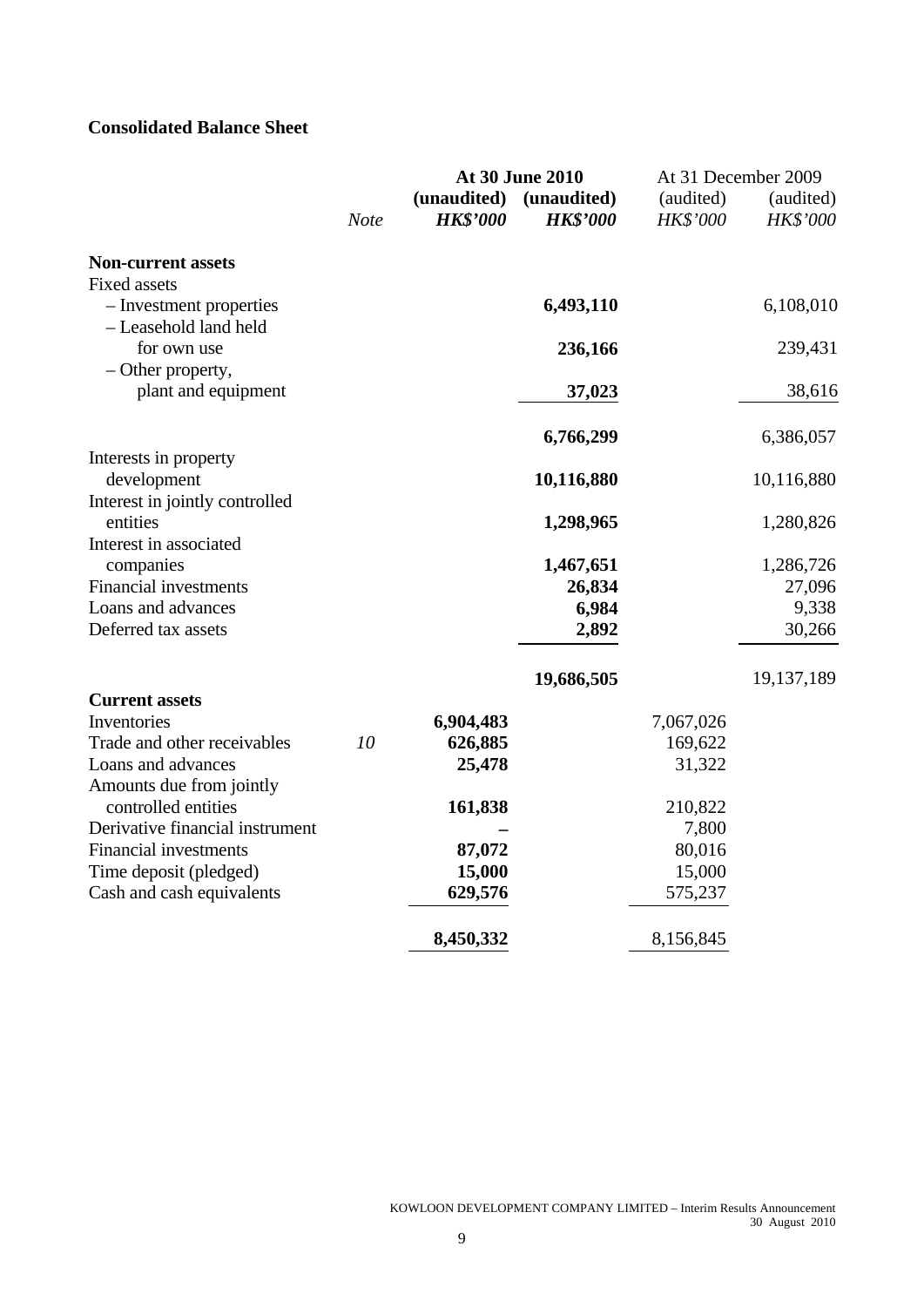|                                                              |             |                 | At 30 June 2010 |                 | At 31 December 2009 |
|--------------------------------------------------------------|-------------|-----------------|-----------------|-----------------|---------------------|
|                                                              |             | (unaudited)     | (unaudited)     | (audited)       | (audited)           |
|                                                              | <b>Note</b> | <b>HK\$'000</b> | <b>HK\$'000</b> | <b>HK\$'000</b> | HK\$'000            |
| <b>Current liabilities</b>                                   |             |                 |                 |                 |                     |
| Trade and other payables                                     | 11          | 717,128         |                 | 1,061,330       |                     |
| Amount payable to ultimate                                   |             |                 |                 |                 |                     |
| holding company                                              |             | 766,506         |                 | 766,506         |                     |
| Amounts due to jointly<br>controlled entities                |             | 364,625         |                 |                 |                     |
| <b>Bank loans</b>                                            |             | 3,912,500       |                 | 3,117,500       |                     |
| Current taxation                                             |             | 318,086         |                 | 274,121         |                     |
|                                                              |             |                 |                 |                 |                     |
|                                                              |             | 6,078,845       |                 | 5,219,457       |                     |
| <b>Net current assets</b>                                    |             |                 | 2,371,487       |                 | 2,937,388           |
|                                                              |             |                 |                 |                 |                     |
| <b>Total assets less current</b><br>liabilities              |             |                 | 22,057,992      |                 | 22,074,577          |
|                                                              |             |                 |                 |                 |                     |
| <b>Non-current liabilities</b><br>Loan from ultimate holding |             |                 |                 |                 |                     |
| company                                                      |             | 236,272         |                 | 1,200,559       |                     |
| Amount payable to ultimate                                   |             |                 |                 |                 |                     |
| holding company                                              |             |                 |                 | 566,374         |                     |
| <b>Bank</b> loans                                            |             | 1,328,823       |                 | 150,000         |                     |
| Deferred tax liabilities                                     |             | 1,091,392       |                 | 1,071,264       |                     |
|                                                              |             |                 | 2,656,487       |                 | 2,988,197           |
| <b>Net assets</b>                                            |             |                 | 19,401,505      |                 | 19,086,380          |
|                                                              |             |                 |                 |                 |                     |
| <b>Capital and reserves</b>                                  |             |                 |                 |                 |                     |
| Share capital                                                |             |                 | 115,068         |                 | 115,068             |
| Reserves                                                     |             |                 | 16,299,516      |                 | 16,019,126          |
| Total equity attributable to<br>shareholders of the          |             |                 |                 |                 |                     |
| Company                                                      |             |                 | 16,414,584      |                 | 16,134,194          |
|                                                              |             |                 |                 |                 |                     |
| Non-controlling interests                                    |             |                 | 2,986,921       |                 | 2,952,186           |
| <b>Total equity</b>                                          |             |                 | 19,401,505      |                 | 19,086,380          |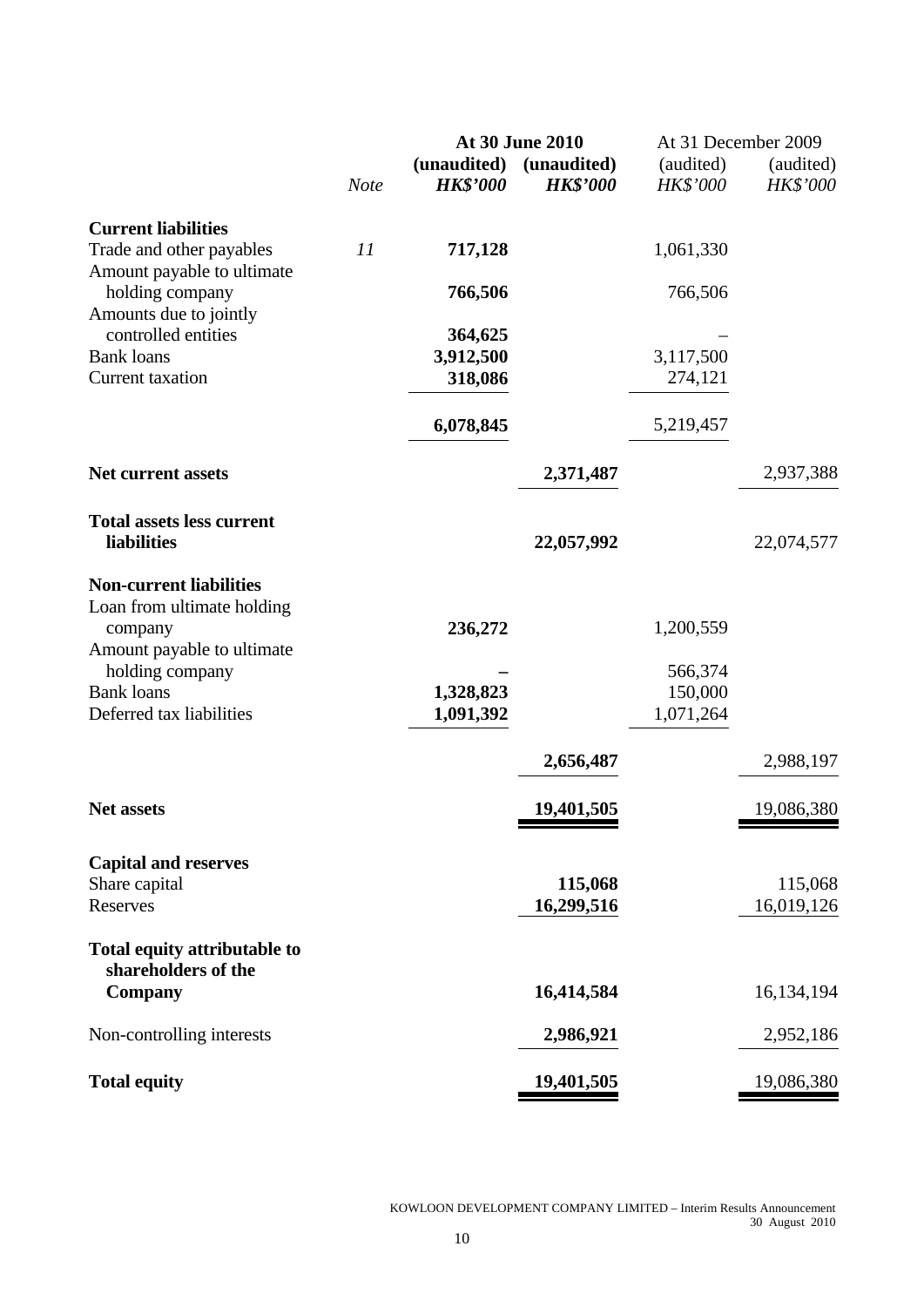Notes

#### **1 Basis of preparation**

The unaudited interim financial report has been prepared in accordance with the applicable disclosure provisions of the Rules Governing the Listing of Securities on The Stock Exchange of Hong Kong Limited, including compliance with Hong Kong Accounting Standard ("HKAS") 34, "Interim financial reporting", issued by the Hong Kong Institute of Certified Public Accountants ("HKICPA").

The interim financial report has been prepared in accordance with the same accounting policies adopted in the 2009 annual accounts, except for the accounting policy changes that are expected to be reflected in the 2010 annual accounts. Details of these changes in accounting policies are set out in note 2.

The preparation of an interim financial report in conformity with HKAS 34 requires management to make judgements, estimates and assumptions that affect the application of policies and reported amounts of assets and liabilities, income and expenses on a year to date basis. Actual results may differ from these estimates.

#### **2 Changes in accounting policies**

The HKICPA has issued two revised Hong Kong Financial Reporting Standards ("HKFRSs", which term collectively includes Hong Kong Financial Reporting Standards, HKASs and Interpretations), a number of amendments to HKFRSs and one new Interpretation that are first effective for the current accounting period of the Group. Of these, the following developments are relevant to the Group's interim financial report:

- HKFRS 3 (revised 2008), "Business combinations"
- Amendments to HKAS 27, "Consolidated and separate financial statements"
- Improvements to HKFRSs (2009)

The developments resulted in changes in accounting policy but none of these changes in policy have a material impact on the current or comparative periods, further details of these changes in accounting policy are as follows:

- As a result of the adoption of HKFRS 3 (revised 2008), any business combination acquired on or after 1 January 2010 will be recognized in accordance with the new requirements and detailed guidance contained in HKFRS 3 (revised 2008). These include the following major changes in accounting policies:
	- Transaction costs that the Group incurs in connection with a business combination, such as finder's fees, legal fees, due diligence fees, and other professional and consulting fees, will be expensed as incurred, whereas previously they were accounted for as part of the costs of the business combination and therefore impacted the amount of goodwill recognized.
	- If the Group holds interests in the acquiree immediately prior to obtaining control, these interests will be treated as if disposed of and re-acquired at fair value on the date of obtaining control. Previously, the step-up approach would have been applied, whereby goodwill was computed as if accumulated at each stage of the acquisition.

In accordance with the transitional provision in HKFRS 3 (revised 2008), these new accounting policies will be applied prospectively to any business combinations in the current or future periods.

- As a result of the adoption of HKAS 27 (amended 2008), the following changes in policies will be applied as from 1 January 2010:
	- If the Group acquires an additional interest in a non-wholly owned subsidiary, the transaction will be accounted for as a transaction with equity shareholders (the non-controlling interests) in their capacity as owners and therefore no goodwill will be recognized as a result of such transactions. Similarly, if the Group disposes of part of its interest in a subsidiary but still retains control, this transaction will also be accounted for as a transaction with equity shareholders (the non-controlling interests) in their capacity as owners and therefore no profit or loss will be recognized as a result of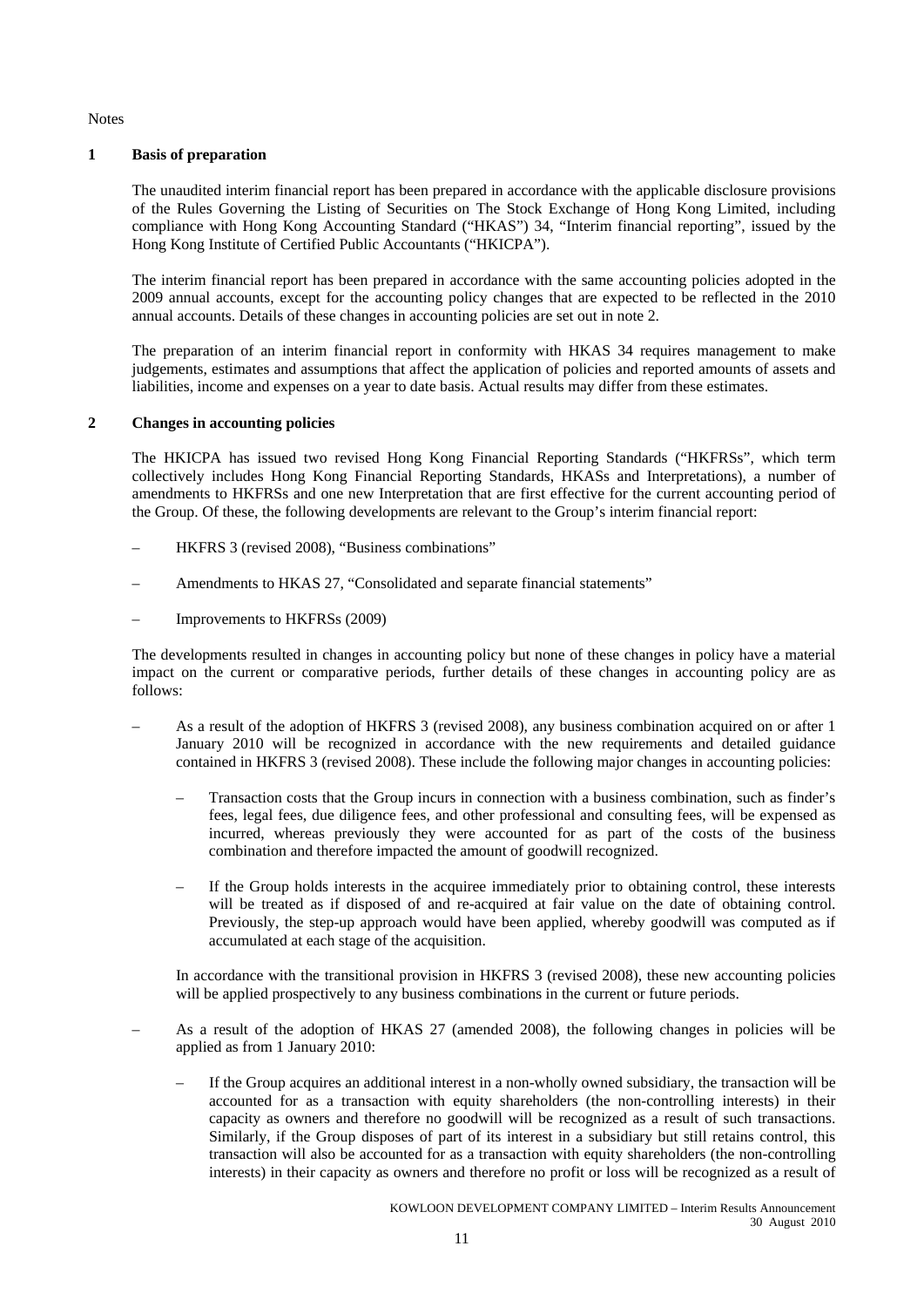such transactions. Previously the Group treated such transactions as step-up transactions and partial disposals, respectively.

- If the Group loses control of a subsidiary, the transaction will be accounted for as a disposal of the entire interest in that subsidiary, with any remaining interest retained by the Group being recognized at fair value as if re-acquired.
- Any losses incurred by a non-wholly owned subsidiary will be allocated between the equity shareholders and non-controlling interests in proportion to their interests in that entity, even if this results in a deficit balance within consolidated equity being attributed to the non-controlling interests. Previously, if the allocation of losses to the non-controlling interests would have resulted in a deficit balance, the losses were only allocated to the non-controlling interests if the non-controlling interests were under a binding obligation to make good the losses.

In accordance with the transitional provisions in HKAS 27, these new accounting policies will be applied prospectively to transactions in current or future periods and therefore previous periods have not been restated.

- In order to be consistent with the above amendments to HKFRS 3 and HKAS 27, similar amendments have been made to HKAS 28, "Investments in associates", and HKAS 31, "Interests in joint ventures".
- As a result of the amendment to HKAS 17, "Leases", arising from the "Improvements to IFRSs (2009)", the Group has re-evaluated the classification of its interests in leasehold land as to whether, in the Group's judgement, the lease transfers significantly all the risks and rewards of ownership of the land such that the Group is in a position economically similar to that of a purchaser. The Group has concluded that the classification of such leases as operating leases continues to be appropriate, with the exception of those interests which are registered and transferable ownership interests in land located in Hong Kong. These leasehold interests will no longer be classified by the Group as operating leases as the Group considers that it is in a position economically similar to that of a purchaser. This change in accounting policy has no material impact on the current or previous periods.

The Group has not applied any new standard or interpretation that is not yet effective for the current accounting period.

#### **3 Segment reporting**

The Group manages its business by a mixture of both business lines and geography. In a manner consistent with the way in which information is reported internally to the Group's top management for the purposes of assessing segment performance and allocating resources between segments, the Group has identified the following six reportable segments.

- Property development segment (Hong Kong/Macau/Mainland China): the development and sales of properties. Given the importance of property development division to the Group, the Group's property development business is segregated further into three reportable segments on a geographical basis.
- Property investment segment: the leasing of properties to generate rental income and to gain from the appreciation in the properties' values in the long term.
- Finance and investments segment: the financial investments and the provision of finance services.
- Other businesses segment: mainly includes income from the sale of ice and the provision of cold storage services and treasury operations.

Turnover comprises mainly rental income from properties, gross proceeds from sales of properties and held for trading investments, income from interests in property development, dividend and interest income.

Reporting segment profit represents profit before tax by excluding fair value changes on investment properties, finance costs, exceptional items and head office and corporate income/expenses.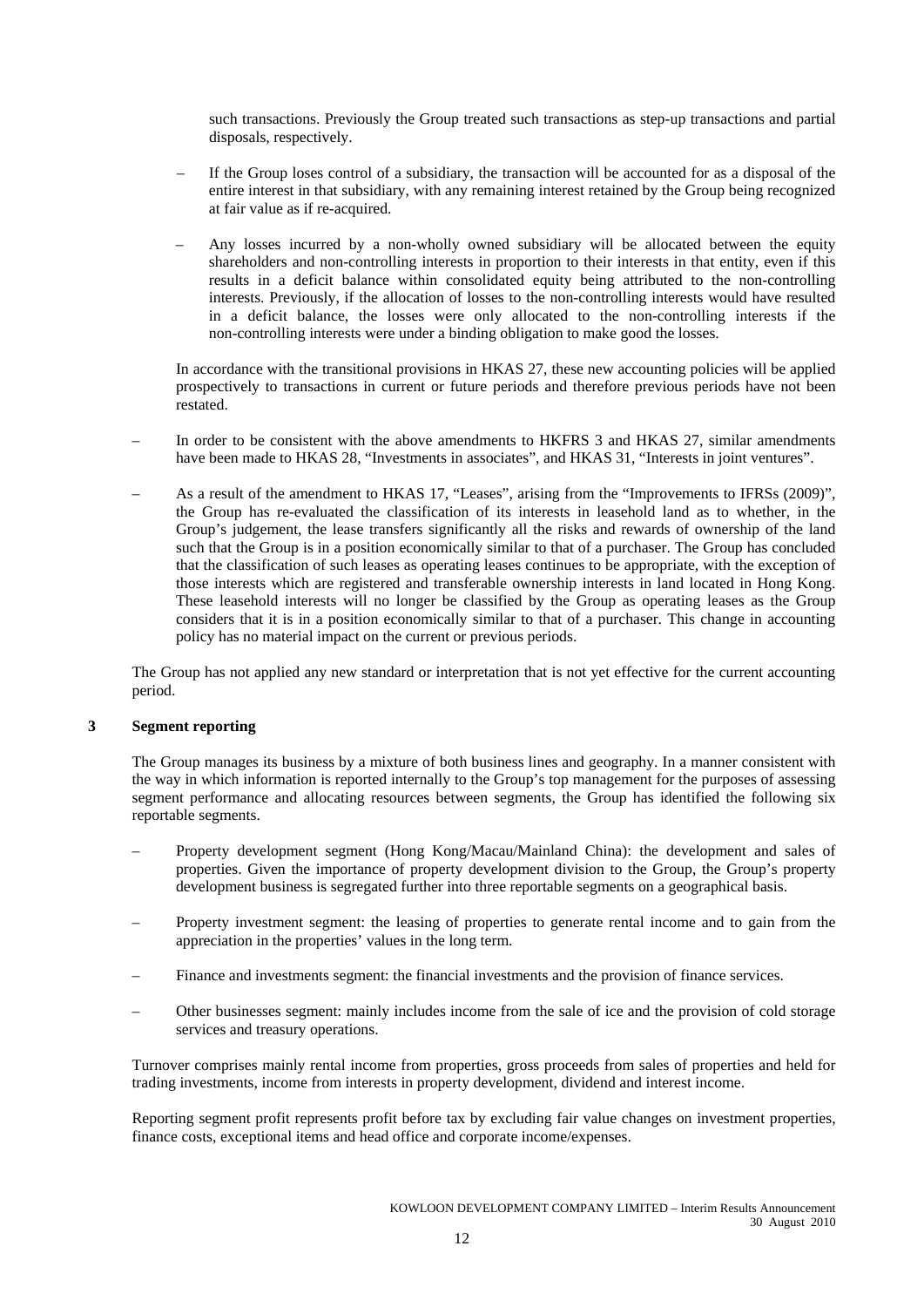Segment assets include all tangible, intangible assets and current assets with the exception of deferred tax assets and other corporate assets.

Information regarding the Group's reportable segments as provided to the Group's top management for the purposes of resource allocation and assessment of segment performance for the period is set out below.

|                                                                 | Six months ended 30 June 2010   |                                     |                          |                                             |                                                  |                                                      |                                  |
|-----------------------------------------------------------------|---------------------------------|-------------------------------------|--------------------------|---------------------------------------------|--------------------------------------------------|------------------------------------------------------|----------------------------------|
|                                                                 |                                 |                                     | Property development     |                                             |                                                  |                                                      |                                  |
|                                                                 | Consolidated<br><b>HK\$'000</b> | <b>Hong Kong</b><br><b>HK\$'000</b> | Macau<br><b>HK\$'000</b> | <b>Mainland</b><br>China<br><b>HK\$'000</b> | <b>Property</b><br>investment<br><b>HK\$'000</b> | <b>Finance and</b><br>investments<br><b>HK\$'000</b> | <b>Others</b><br><b>HK\$'000</b> |
| Turnover                                                        | 950,938                         | 1,410                               | 775,649                  |                                             | 135,279                                          | 12,210                                               | 26,390                           |
| Reportable segment                                              |                                 |                                     |                          |                                             |                                                  |                                                      |                                  |
| profit<br>Fair value changes on                                 | 414,289                         | 158,631                             | 95,083                   | (2,573)                                     | 138,166                                          | 19,403                                               | 5,579                            |
| investment properties                                           | 396,506                         |                                     |                          |                                             | 396,506                                          |                                                      |                                  |
| Gain on disposal of<br>investment properties<br>Head office and | 9,826                           |                                     |                          |                                             | 9,826                                            |                                                      |                                  |
| corporate expenses                                              | (43, 485)                       |                                     |                          |                                             |                                                  |                                                      |                                  |
| Finance costs                                                   | (5,884)                         |                                     |                          |                                             |                                                  |                                                      |                                  |
| Profit before taxation                                          | 771,252                         |                                     |                          |                                             |                                                  |                                                      |                                  |
| Share of profits of                                             |                                 |                                     |                          |                                             |                                                  |                                                      |                                  |
| associated companies                                            | 1,308                           |                                     |                          |                                             |                                                  |                                                      | 1,308                            |
| Share of profits less<br>losses of jointly                      |                                 |                                     |                          |                                             |                                                  |                                                      |                                  |
| controlled entities                                             | 11,329                          |                                     |                          | 196                                         | 11,133                                           |                                                      |                                  |
| Impairment loss on<br>properties                                |                                 |                                     |                          |                                             |                                                  |                                                      |                                  |
| written back                                                    | 154,770                         | 154,770                             |                          |                                             |                                                  |                                                      |                                  |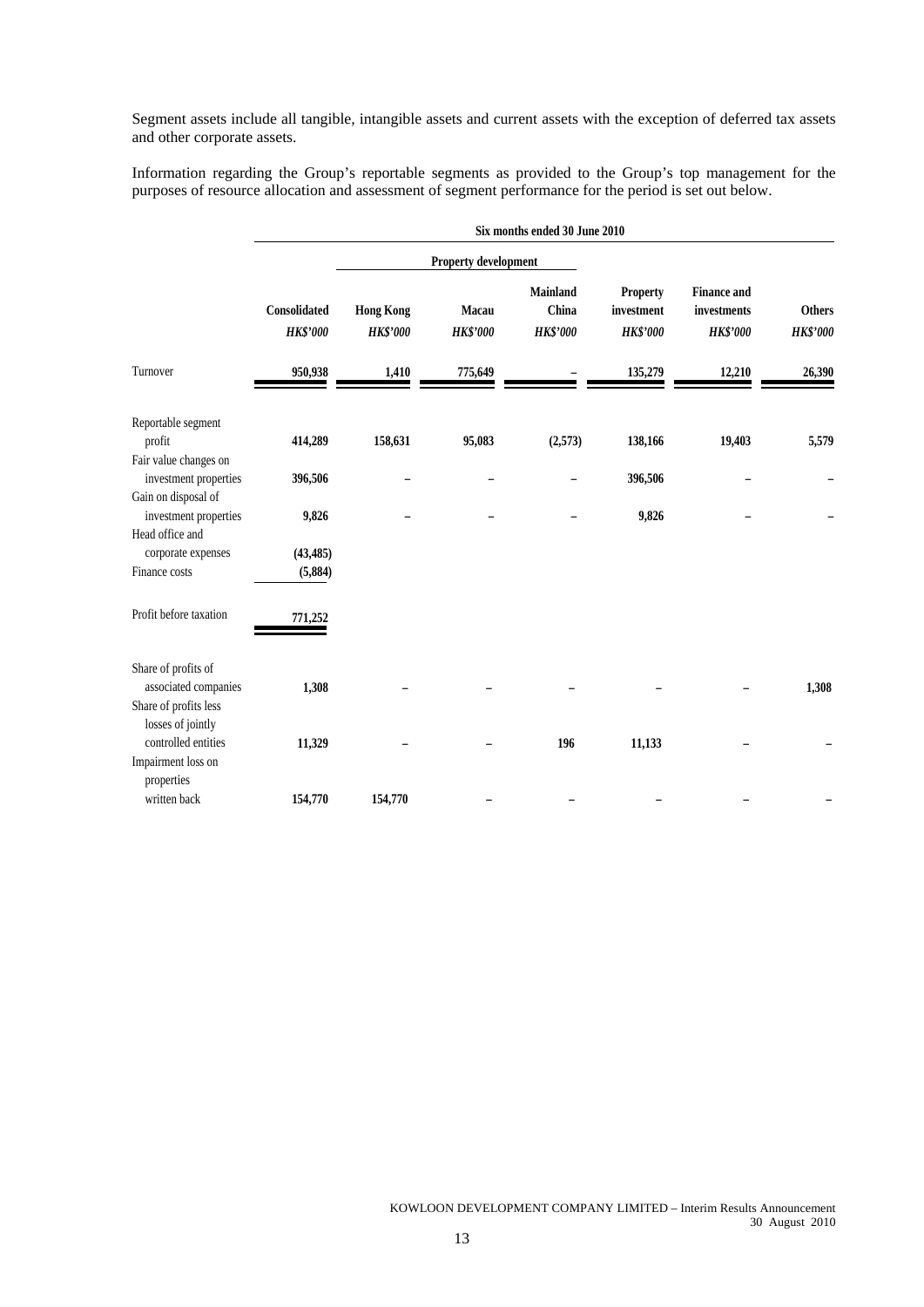|                                                                        | Six months ended 30 June 2009 |                       |                      |                               |                                    |                                        |                    |
|------------------------------------------------------------------------|-------------------------------|-----------------------|----------------------|-------------------------------|------------------------------------|----------------------------------------|--------------------|
|                                                                        |                               |                       | Property development |                               |                                    |                                        |                    |
|                                                                        | Consolidated<br>HK\$'000      | Hong Kong<br>HK\$'000 | Macau<br>HK\$'000    | Mainland<br>China<br>HK\$'000 | Property<br>investment<br>HK\$'000 | Finance and<br>investments<br>HK\$'000 | Others<br>HK\$'000 |
| Turnover                                                               | 1,673,406                     | 463,700               | 751,648              |                               | 135,493                            | 300,416                                | 22,149             |
| Reportable segment<br>profit<br>Other revenue                          | 1,207,353<br>46,859           | 222,858               | 744,489              | (10, 330)                     | 139,221                            | 109,304                                | 1,811              |
| Fair value changes on<br>investment properties<br>Share of fair value  | 12,530                        |                       |                      |                               | 12,530                             |                                        |                    |
| changes on<br>investment properties<br>of jointly controlled<br>entity | (12, 480)                     |                       |                      |                               | (12, 480)                          |                                        |                    |
| Head office and<br>corporate expenses                                  | (62, 265)                     |                       |                      |                               |                                    |                                        |                    |
| Finance costs                                                          | (12, 119)                     |                       |                      |                               |                                    |                                        |                    |
| Profit before taxation                                                 | 1,179,878                     |                       |                      |                               |                                    |                                        |                    |
| Share of profits of<br>associated companies<br>Share of profits less   | 520                           |                       |                      |                               |                                    |                                        | 520                |
| losses of jointly<br>controlled entities                               | (14, 427)                     |                       |                      | (8,959)                       | (5,468)                            |                                        |                    |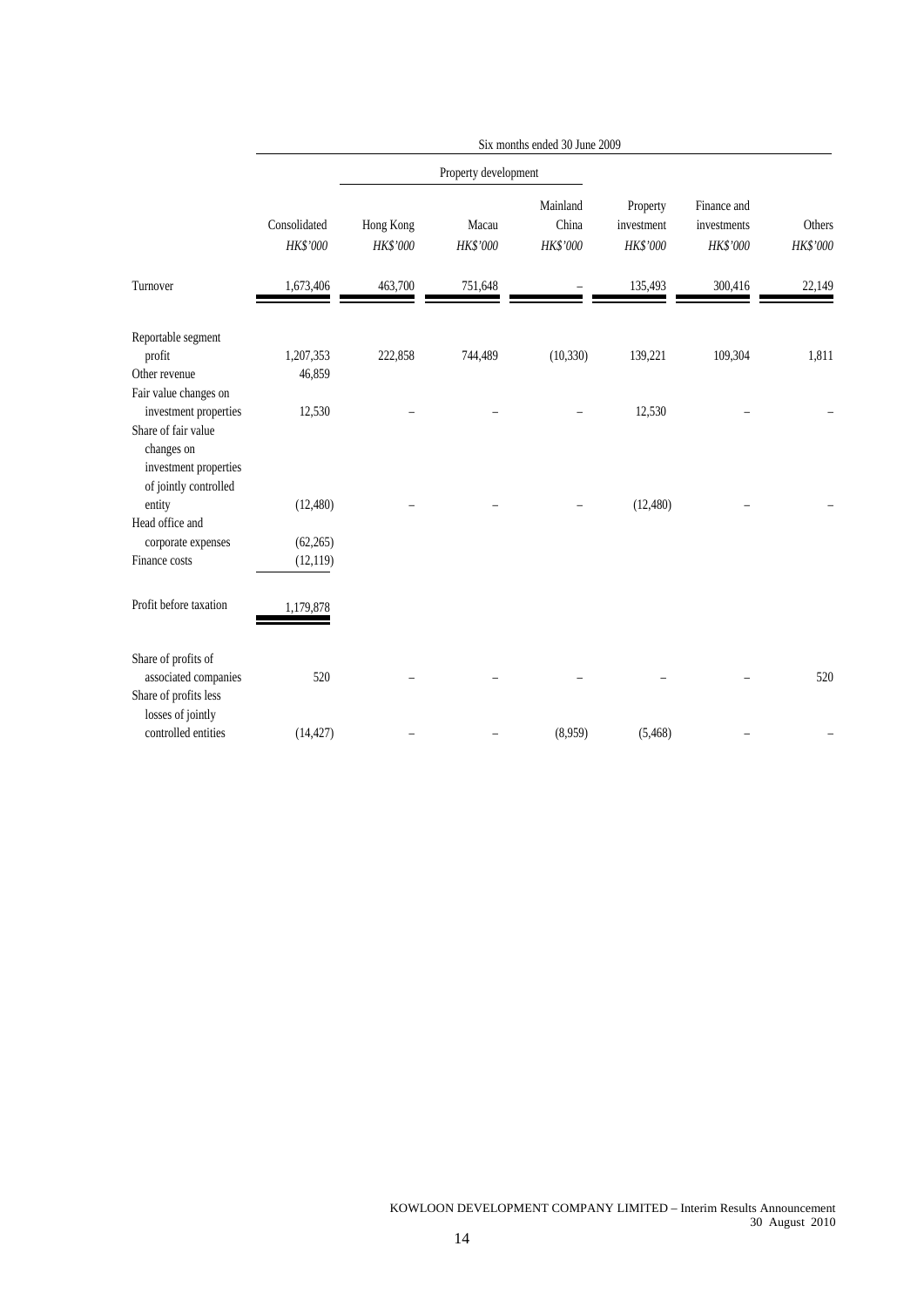|                                                                                                                                                |                                                     |                                     |                             | At 30 June 2010                      |                                                  |                                                      |                                  |
|------------------------------------------------------------------------------------------------------------------------------------------------|-----------------------------------------------------|-------------------------------------|-----------------------------|--------------------------------------|--------------------------------------------------|------------------------------------------------------|----------------------------------|
|                                                                                                                                                |                                                     |                                     | <b>Property development</b> |                                      |                                                  |                                                      |                                  |
|                                                                                                                                                | Consolidated<br><b>HK\$'000</b>                     | <b>Hong Kong</b><br><b>HK\$'000</b> | Macau<br><b>HK\$'000</b>    | Mainland<br>China<br><b>HK\$'000</b> | <b>Property</b><br>investment<br><b>HK\$'000</b> | <b>Finance and</b><br>investments<br><b>HK\$'000</b> | <b>Others</b><br><b>HK\$'000</b> |
| Reportable segment assets<br>Deferred tax assets<br>Time deposit (pledged)<br>Cash and cash equivalents<br>Head office and corporate<br>assets | 27,297,983<br>2,892<br>15,000<br>629,576<br>191,386 | 4,103,337                           | 10,301,749                  | 5,379,190                            | 7,074,509                                        | 154,822                                              | 284,376                          |
| Consolidated total assets                                                                                                                      | 28,136,837                                          |                                     |                             |                                      |                                                  |                                                      |                                  |
| Interest in associated<br>companies<br>Interest in and amounts                                                                                 | 1,467,651                                           |                                     |                             | 1,457,566                            |                                                  |                                                      | 10,085                           |
| due from jointly<br>controlled entities                                                                                                        | 1,460,803                                           |                                     |                             | 917,606                              | 543,197                                          |                                                      |                                  |
|                                                                                                                                                |                                                     |                                     |                             | At 31 December 2009                  |                                                  |                                                      |                                  |
|                                                                                                                                                |                                                     |                                     | Property development        |                                      |                                                  |                                                      |                                  |
|                                                                                                                                                | Consolidated<br>HK\$'000                            | Hong Kong<br>HK\$'000               | Macau<br>HK\$'000           | Mainland<br>China<br>HK\$'000        | Property<br>investment<br>HK\$'000               | Finance and<br>investments<br>HK\$'000               | Others<br>HK\$'000               |
| Reportable segment assets<br>Deferred tax assets<br>Time deposit (pledged)<br>Cash and cash equivalents<br>Head office and corporate<br>assets | 26,651,857<br>30,266<br>15,000<br>575,237<br>21,674 | 3,717,032                           | 10,932,417                  | 4,889,639                            | 6,660,526                                        | 156,309                                              | 295,934                          |
| Consolidated total assets                                                                                                                      | 27.294.034                                          |                                     |                             |                                      |                                                  |                                                      |                                  |
| Interest in associated<br>companies<br>Interest in and amounts                                                                                 | 1,286,726                                           |                                     |                             | 1,276,773                            |                                                  |                                                      | 9,953                            |
| due from jointly<br>controlled entities                                                                                                        | 1,491,648                                           |                                     |                             | 946,729                              | 544,919                                          |                                                      |                                  |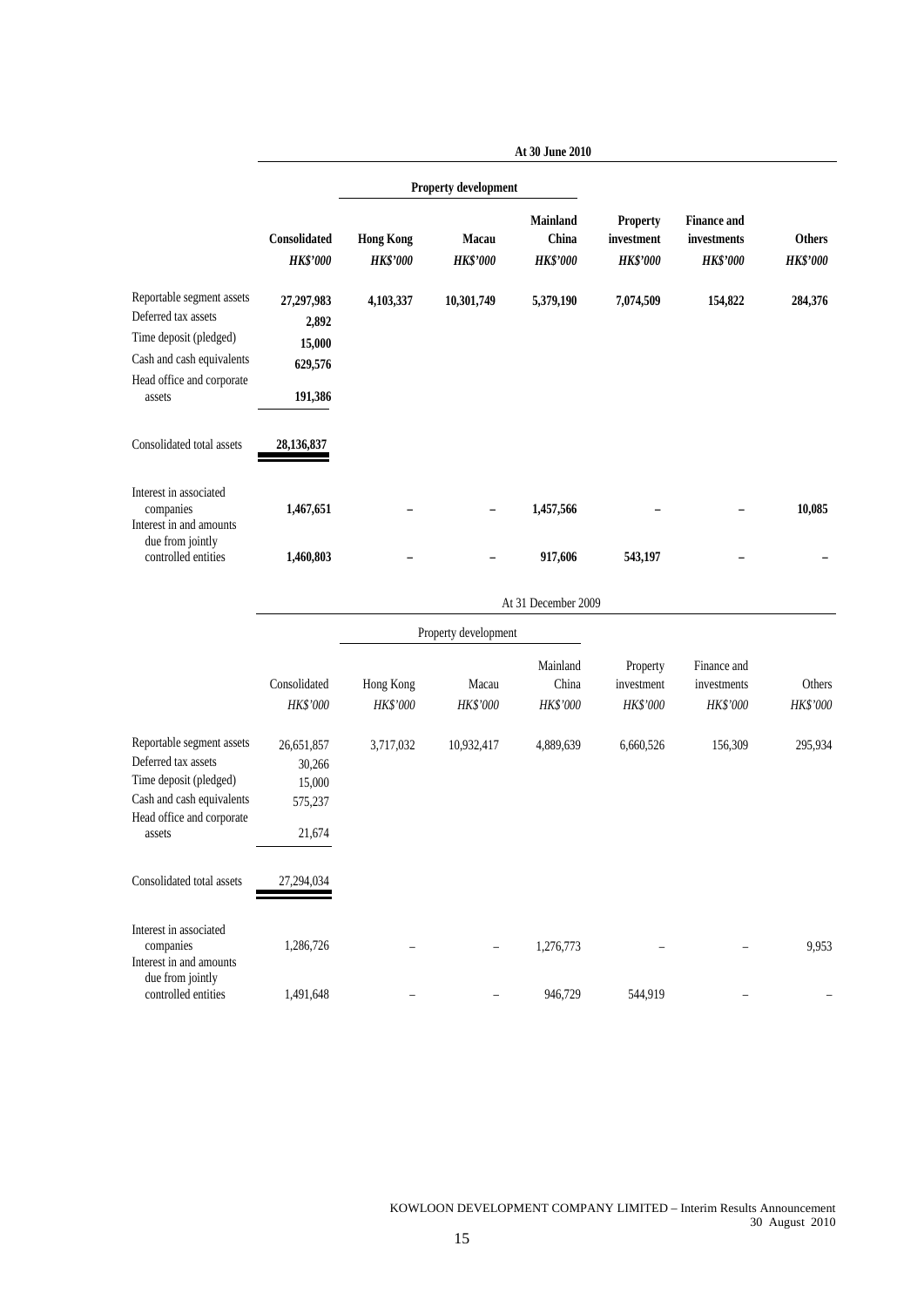#### **4 Other revenue**

In 2009, other revenue included an aggregate amount of HK\$46,859,000 being the compensation and interest received/receivable upon the termination of the proposed acquisition of Shenzhen Properties & Resources Development (Group) Limited by the Group.

#### **5 Other net income**

Other net income represents fair value changes on held for trading listed investments of gain of HK\$7,056,000 (six months ended 30 June 2009: HK\$25,523,000) and derivative financial instruments of gain of HK\$Nil (six months ended 30 June 2009: HK\$48,241,000).

#### **6 Finance costs**

|                                                                  | Six months ended 30 June |                 |  |
|------------------------------------------------------------------|--------------------------|-----------------|--|
|                                                                  | 2010                     | 2009            |  |
|                                                                  | <b>HK\$'000</b>          | <i>HK\$'000</i> |  |
| Interest on bank loans and overdrafts                            | 26,585                   | 10,085          |  |
| Interest on loan from/amount payable to ultimate holding company | 3,187                    | 11,040          |  |
| Less: Amount capitalized                                         | (23, 888)                | (9,006)         |  |
|                                                                  | 5,884                    | 12.119          |  |

#### **7 Income tax**

|                           | Six months ended 30 June |                 |  |
|---------------------------|--------------------------|-----------------|--|
|                           | 2010                     | 2009            |  |
|                           | <b>HK\$'000</b>          | <b>HK\$'000</b> |  |
| <b>Current tax</b>        |                          |                 |  |
| Provision for profits tax |                          |                 |  |
| - Hong Kong               | 15,778                   | 48,454          |  |
| - Outside Hong Kong       | 47,232                   | 5,652           |  |
|                           | 63,010                   | 54,106          |  |
| Deferred tax              | 47,501                   | 2,848           |  |
|                           | 110,511                  | 56,954          |  |

The provision for Hong Kong profits tax is calculated by applying the estimated effective tax rate of 16.5% (six months ended 30 June 2009: 16.5%) to the six months ended 30 June 2010. Tax levied in jurisdictions outside Hong Kong is similarly calculated using the estimated annual effective rates of taxation that are expected to be applicable in relevant jurisdictions.

#### **8 Earnings per share**

- (a) The calculation of basic earnings per share is based on the profit attributable to shareholders of the Company of HK\$609,575,000 (six months ended 30 June 2009: HK\$887,141,000) and weighted average number of ordinary shares in issue during the period of 1,150,681,275 (six months ended 30 June 2009: 1,150,681,275).
- (b) There are no diluted potential shares in existence during the six months ended 30 June 2010 and 2009.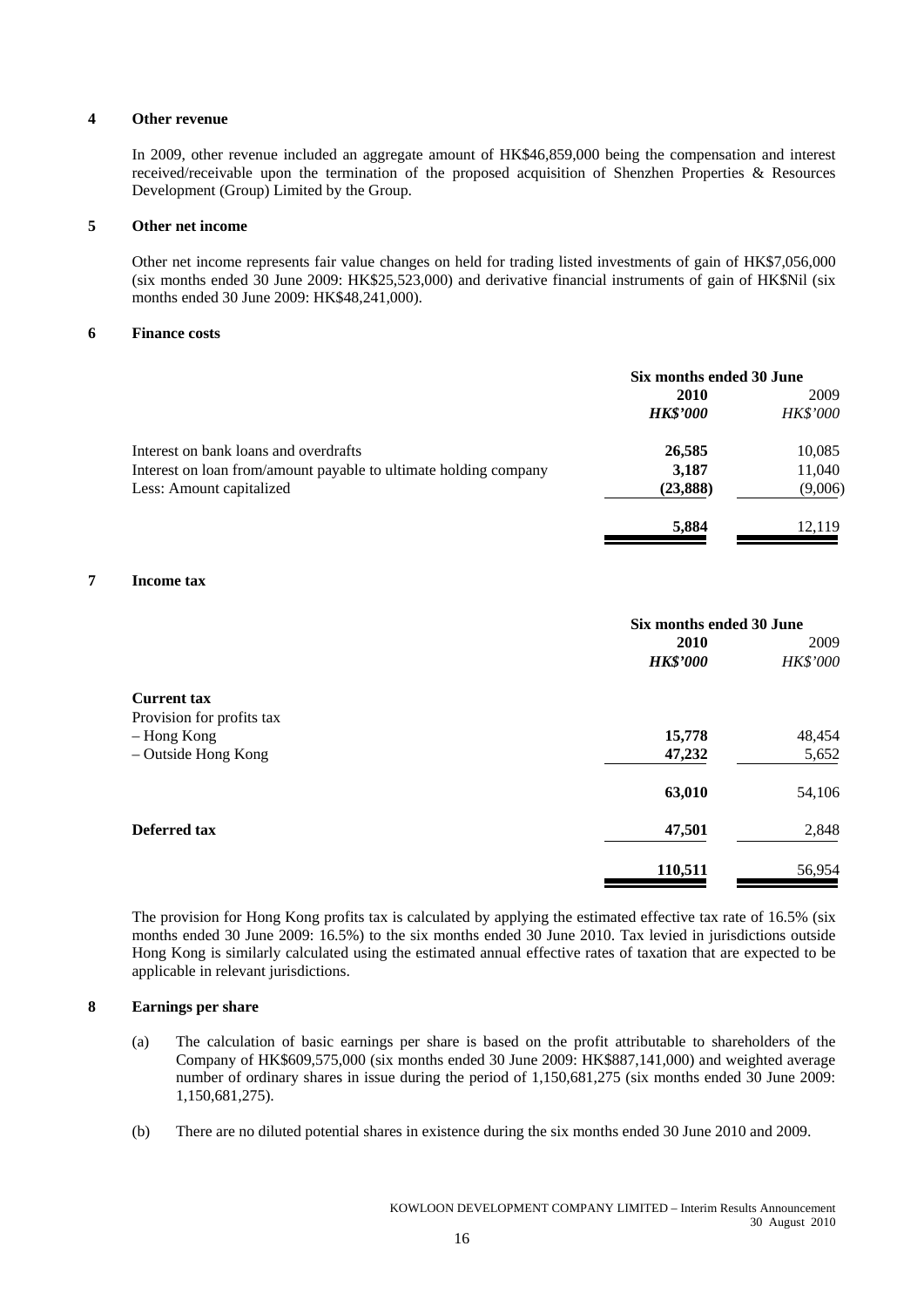#### **9 Dividends**

|                                                                | Six months ended 30 June |                 |  |
|----------------------------------------------------------------|--------------------------|-----------------|--|
|                                                                | 2010                     | 2009            |  |
|                                                                | <b>HK\$'000</b>          | <b>HK\$'000</b> |  |
| Interim dividend declared after the interim period of HK\$0.20 |                          |                 |  |
| (six months ended 30 June 2009: HK\$0.20) per share            | 230,136                  | 230,136         |  |

The interim dividend declared after the interim period has not been recognized as a liability at the interim period end date.

### **10 Trade and other receivables**

Included in this item are trade receivables (net of impairment losses for bad and doubtful debts) with an ageing analysis as follows:

|                                   | At 30 June<br>2010<br><b>HK\$'000</b> | At 31 December<br>2009<br>HK\$'000 |
|-----------------------------------|---------------------------------------|------------------------------------|
| Current                           | 112,793                               | 59,614                             |
| Less than 3 months past due       | 58,961                                | 6,032                              |
| 3 months to 6 months past due     | <b>290</b>                            | 351                                |
| More than 6 months past due       | 6,957                                 | 7,399                              |
| Amounts past due                  | 66,208                                | 13,782                             |
| Trade receivables                 | 179,001                               | 73,396                             |
| Utility and other deposits        | 6,528                                 | 6,691                              |
| Other receivables and prepayments | 441,356                               | 89,535                             |
|                                   | 626,885                               | 169,622                            |

The Group maintains a defined credit policy. An ageing analysis of trade receivables is prepared on a regular basis and is closely monitored to minimize any credit risk associated with the receivables.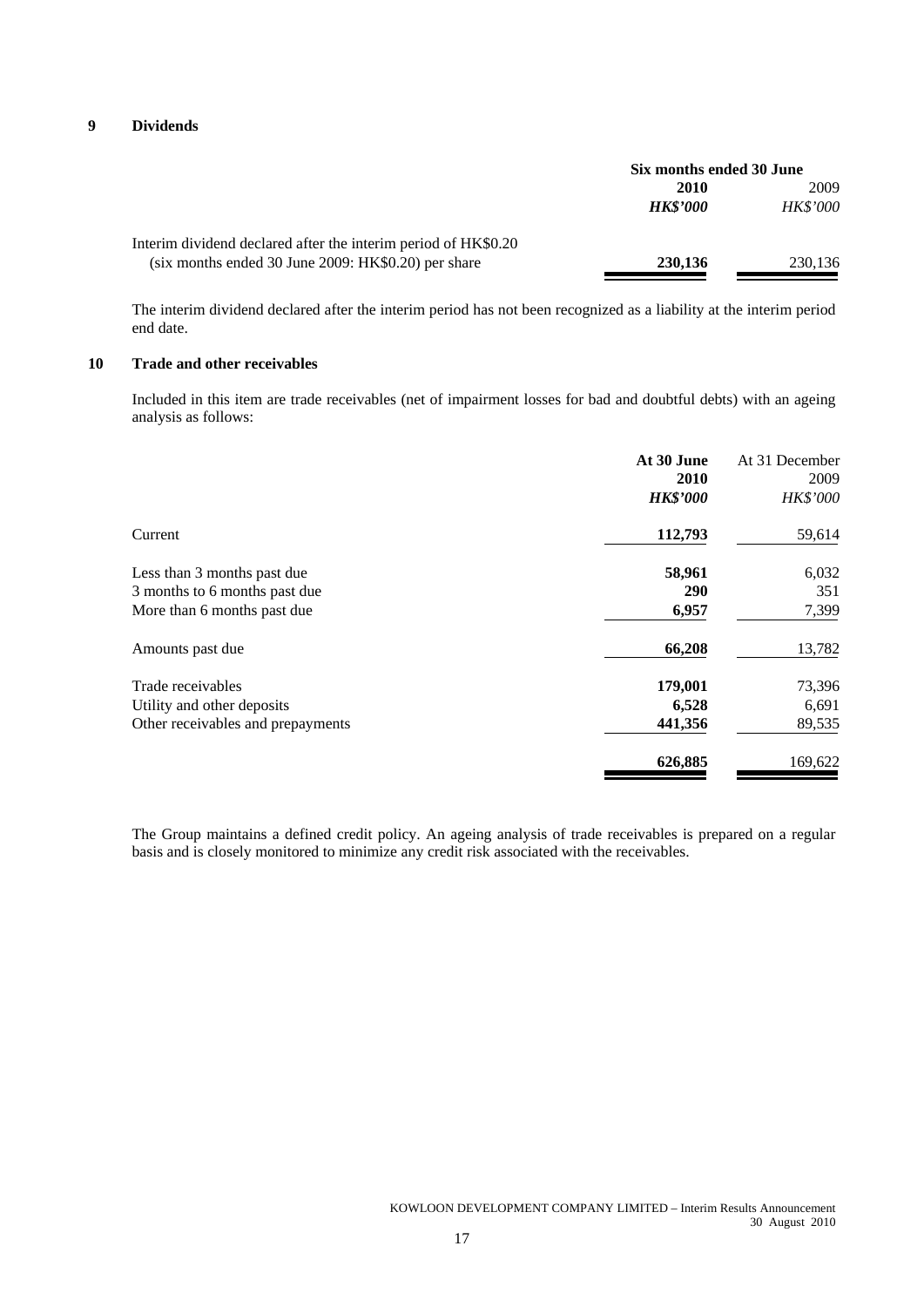#### **11 Trade and other payables**

Included in this item are trade payables with an ageing analysis as follows:

|                                         | At 30 June      | At 31 December |
|-----------------------------------------|-----------------|----------------|
|                                         | 2010            | 2009           |
|                                         | <b>HK\$'000</b> | HK\$'000       |
| Not yet due or on demand                | 126,755         | 152,783        |
| Within 3 months                         | 34,494          | 10,789         |
| More than 6 months                      | 56,581          | 69,086         |
| Trade payables                          | 217,830         | 232,658        |
| Rental and other deposits               | 63,638          | 65,039         |
| Other payables and accrued expenses     | 293,557         | 174,160        |
| Deposits received on sale of properties | 142,103         | 589,473        |
|                                         | 717,128         | 1,061,330      |

# **FINANCIAL REVIEW**

## **Financial Resources and Bank Borrowings**

As at 30 June 2010, the Group's total bank borrowings amounted to HK\$5,241 million, with HK\$3,912 million repayable within one year and HK\$1,329 million repayable beyond one year. The net borrowings position of the Group as at 30 June 2010 was HK\$4,611 million after taking into account cash and cash equivalents of HK\$630 million. This was an increase of HK\$1,918 million as compared with the net borrowings of HK\$2,693 million as at 31 December 2009. At the same time, total loan from/amount payable to the ultimate holding company was HK\$1,003 million as at 30 June 2010, a reduction of HK\$1,530 million compared to end-2009.

The Group's gearing ratio (calculated on the basis of net bank borrowings and payables to the ultimate holding company over equity attributable to shareholders of the Company) was 34.2% as at 30 June 2010 as compared with 32.4% at end-2009.

During the period under review, total cash inflows from the Group's investment in Mainland China and Macau were approximately HK\$400 million and HK\$194 million respectively. The cash inflows were mainly related to the return of funds from the Group's investment in Foshan project and sales proceeds received from a property development project in Macau.

Approximately HK\$168 million was further invested by the Group in the Tianjin project for the first six months of 2010. Construction cost paid for the Group's development projects amounted to approximately HK\$263 million.

The total consideration in relation to the acquisition of Capsi Neft TME was US\$139.6 million. The Group had paid a deposit of US\$4 million upon signing of the agreements. The transactions have been completed subsequently after 30 June 2010. Upon completion, part of the outstanding consideration amounting to US\$133.6 million was settled, being the total outstanding consideration of US\$135.6 million less retention money of US\$2 million.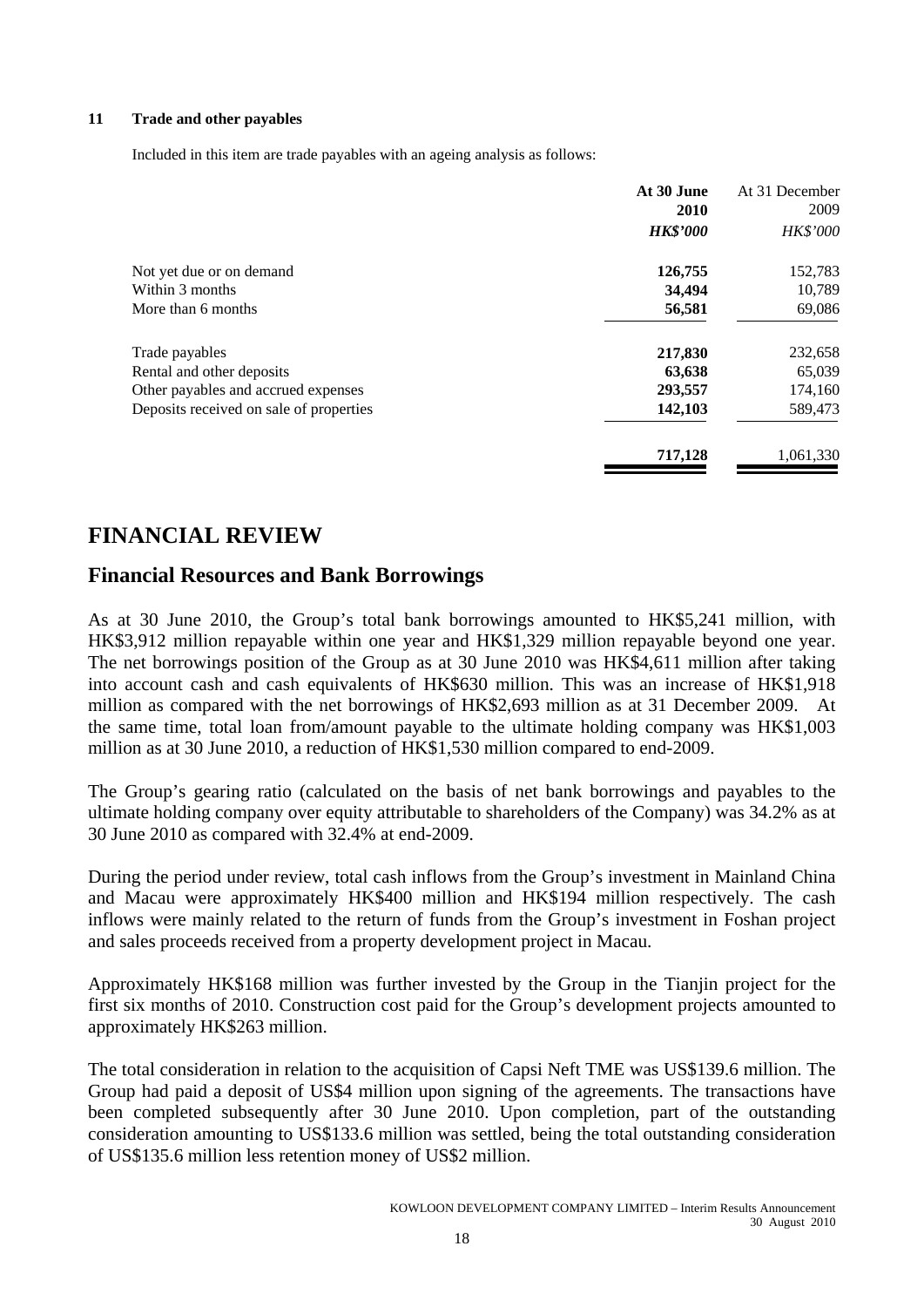As at 30 June 2010, in connection to the Group's investment properties, the Group had commitments for construction work which amounted to HK\$129 million.

With financing facilities in place, recurrent rental income from investment properties, cash inflow from pre-sale of the Group's development projects, and the financial support of the ultimate holding company, the Group has sufficient financial resources to satisfy its commitments and future working capital requirements.

All the Group's borrowings are arranged on a floating rate basis. The Group will closely monitor and manage its exposure to interest rate fluctuations by entering into interest rate swap arrangements to hedge part of the Group's interest rate risk if necessary.

The Group is exposed to exchange fluctuations on Renminbi ("RMB") with its investments in Mainland China. External borrowings in RMB together with revenue generated from the development projects in Mainland China will serve as a natural hedge against the exchange rate risk of RMB. The exchange rate risks of other currencies are insignificant to the Group.

## **Pledge of Assets**

As at 30 June 2010, properties having a value of HK\$10,290 million and time deposit of HK\$15 million were pledged to financial institutions mainly to secure credit facilities extended to the Group.

## **Contingent Liabilities**

The Group has given several guarantees in respect of banking facilities granted to a jointly controlled entity in Mainland China. One guarantee is provided on a joint and several basis in the amount of RMB80 million. The joint venture partner and the Group have signed a mutual indemnification agreement by which each will indemnify the other on a 50:50 basis for any loss arising from the guarantee. The banking facility was utilized to the extent of RMB80 million as at 30 June 2010. The other remaining guarantees amounted to RMB525 million, representing a 50% proportional guarantee in respect of an aggregate of RMB1,050 million term loan facilities. The facilities were utilized to the extent of RMB790 million as at 30 June 2010.

# **OTHER INFORMATION**

## **Review of Interim Results**

The Audit Committee of the Company has reviewed the unaudited interim financial statements of the Group for the six months ended 30 June 2010. The Group's independent auditors, KPMG, have carried out a review of the interim financial statements in accordance with Hong Kong Standard on Review Engagements 2410 "Review of interim financial information performed by the independent auditor of the entity" issued by the Hong Kong Institute of Certified Public Accountants.